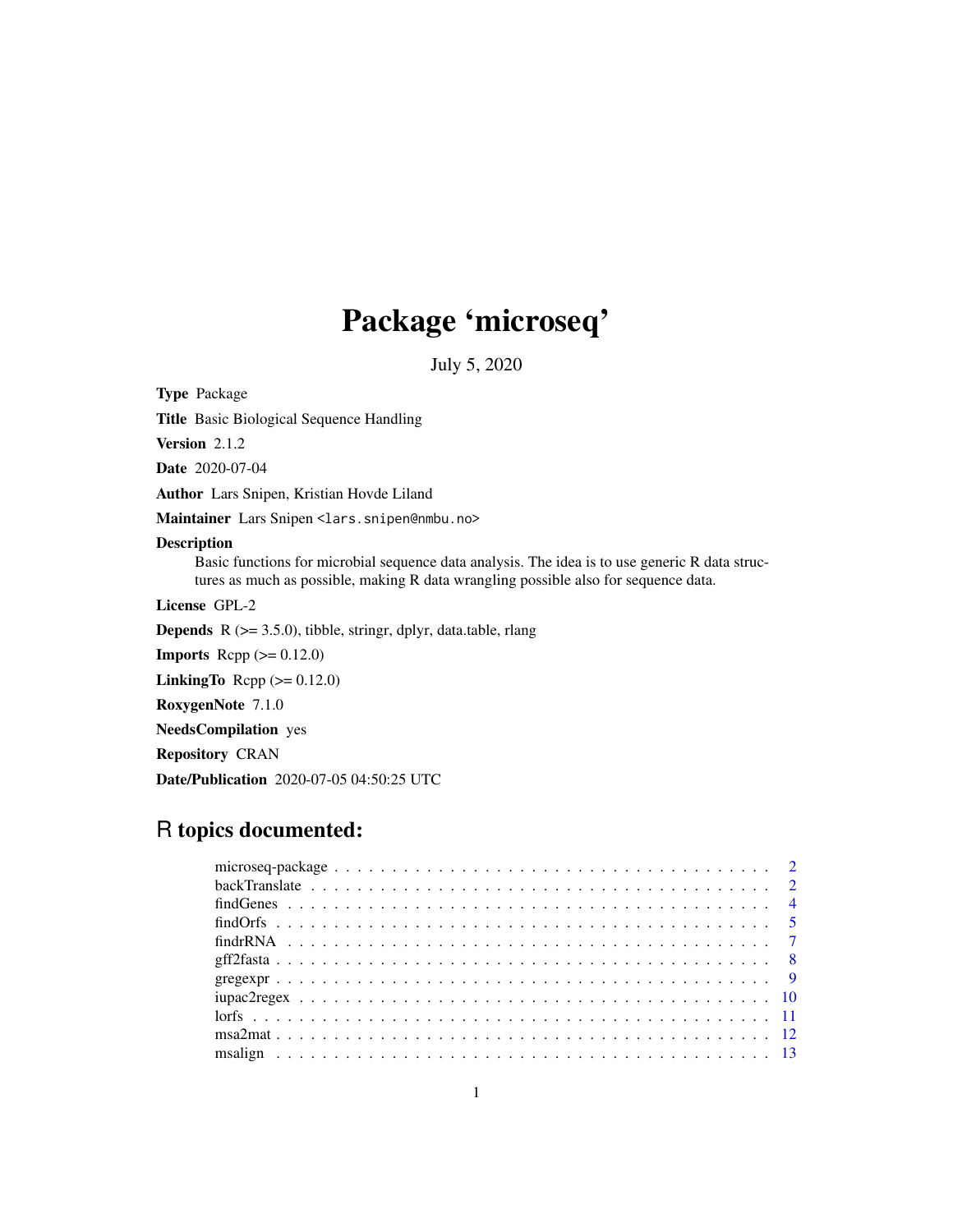<span id="page-1-0"></span>

microseq-package *Basic Biological Sequence Analysis*

# Description

A collection of functions for basic analysis of microbial sequence data.

# Usage

microseq()

# Details

| Package: | microseq   |
|----------|------------|
| Type:    | Package    |
| Version: | 1.0        |
| Date:    | 2016-06-15 |
| License: | $GPL-2$    |
|          |            |

# Author(s)

Lars Snipen, Kristian Hovde Liland Maintainer: Lars Snipen <lars.snipen@nmbu.no>

<span id="page-1-1"></span>backTranslate *Replace amino acids with codons*

# Description

Replaces aligned amino acids with their original codon triplets.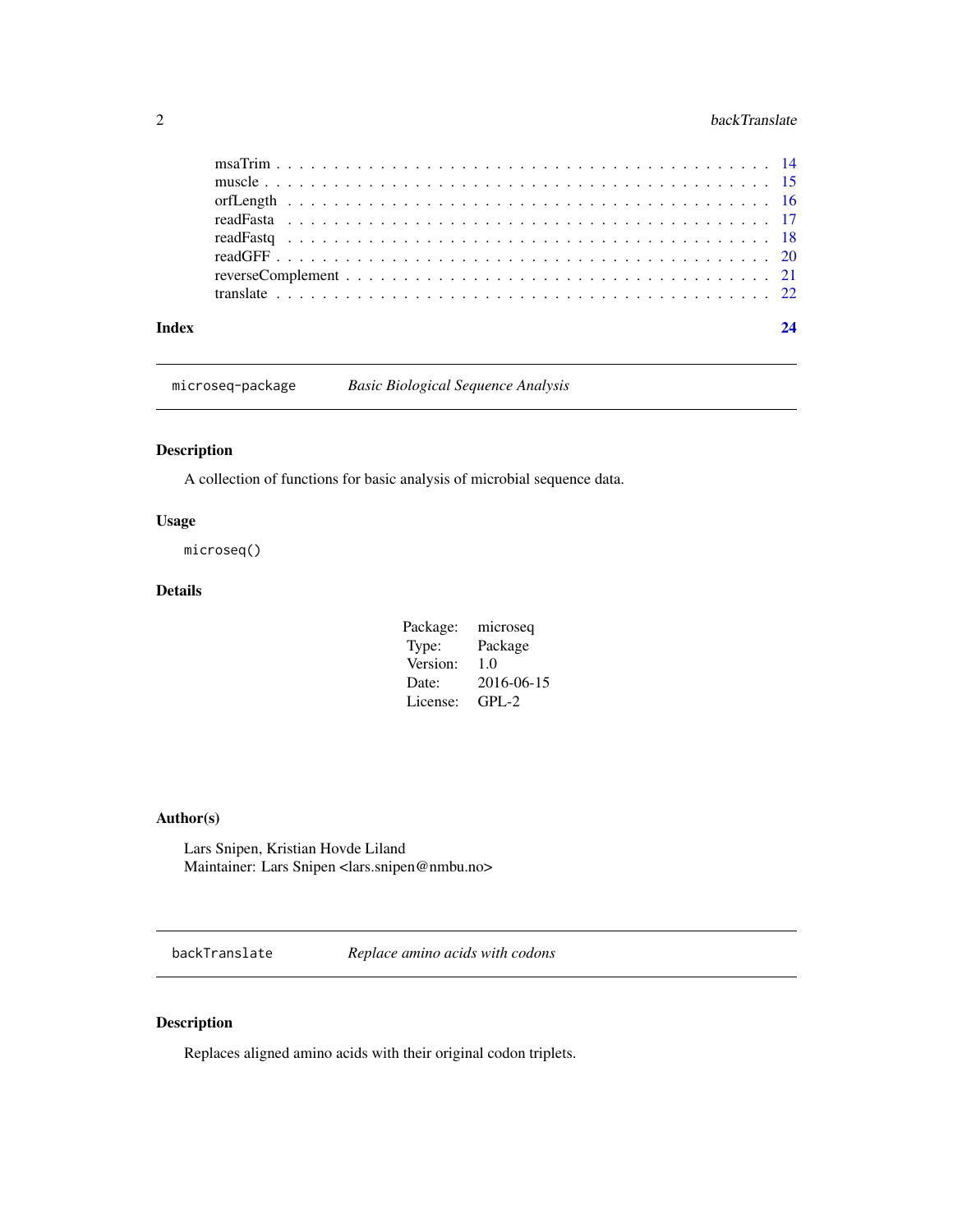# <span id="page-2-0"></span>backTranslate 3

#### Usage

backTranslate(aa.msa, nuc.ffn)

#### **Arguments**

| aa.msa  | A fasta object with a multiple alignment, see msalign.   |
|---------|----------------------------------------------------------|
| nuc.ffn | A fasta object with the coding sequences, see readFasta. |

# Details

This function replaces the aligned amino acids in aa.msa with their original codon triplets. This is possible only when the nucleotide sequences in nuc.ffn are the exact nucleotide sequences behind the protein sequences that are aligned in aa.msa.

It is required that the first token of the 'Header' lines is identical for a protein sequence in aa.msa and its nucleotide version in 'nuc.ffn', otherwise it is impossible to match them. Thus, they may not appear in the same order in the two input fasta objects.

When aligning coding sequences, one should in general always align their protein sequences, to keep the codon structure, and then use [backTranslate](#page-1-1) to convert this into a nucleotide alignment, if required.

If the nuclotide sequences contain the stop codons, these will be removed.

# Value

A fasta object similar to aa.msa, but where each amino acid has been replace by its corresponding codon. All gaps '"-"' are replaced by triplets '"---"'.

#### Author(s)

Lars Snipen.

# See Also

[msalign](#page-12-1), [readFasta](#page-16-1).

#### Examples

```
msa.file <- file.path(file.path(path.package("microseq"),"extdata"), "small.msa")
aa.msa <- readFasta(msa.file)
nuc.file <- file.path(file.path(path.package("microseq"),"extdata"), "small.ffn")
nuc <- readFasta(nuc.file)
nuc.msa <- backTranslate(aa.msa, nuc)
```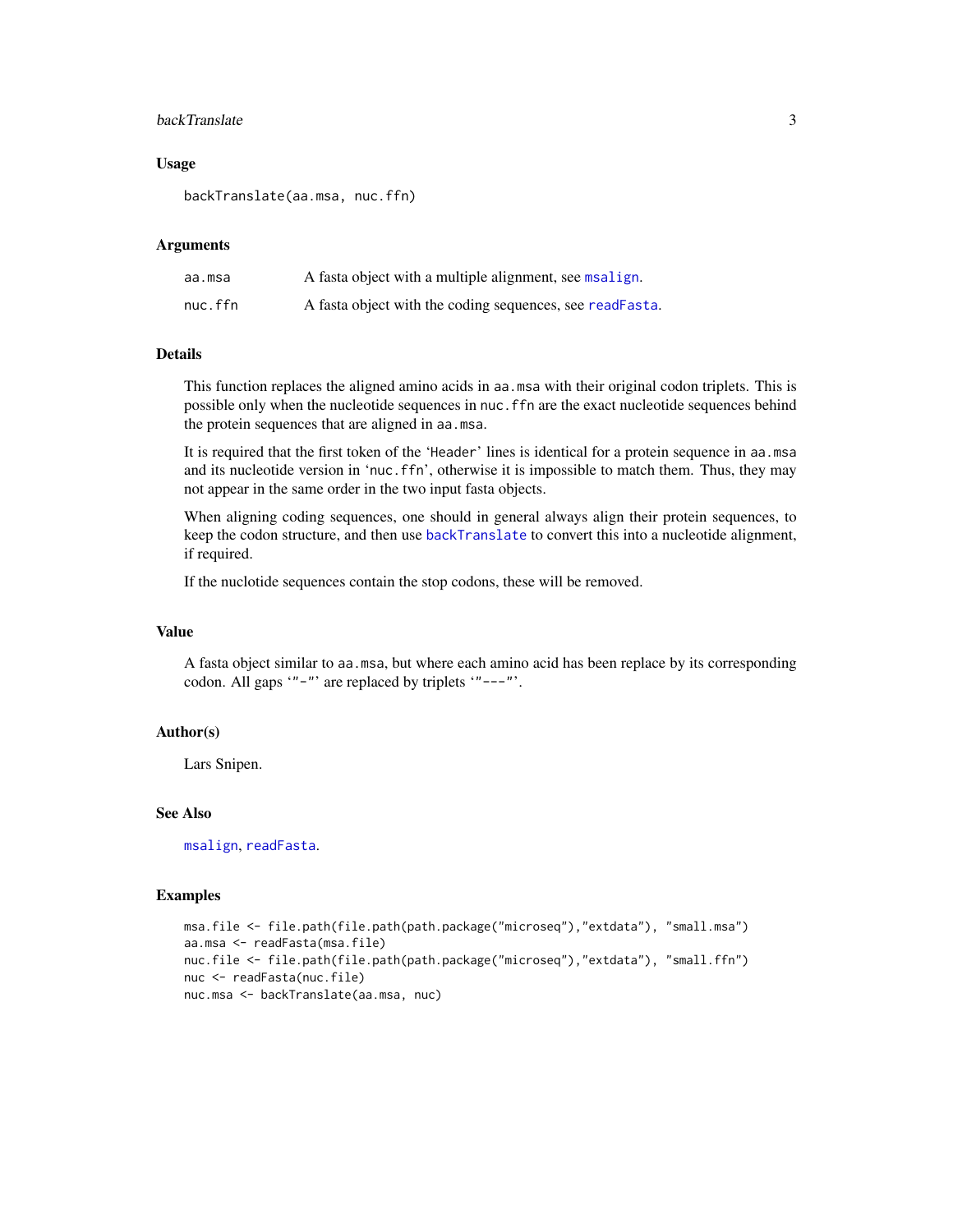<span id="page-3-0"></span>

#### Description

Finding coding genes in genomic DNA using the Prodigal software.

# Usage

```
findGenes(
  genome.file,
  faa.file = ""ffn.file = ",
  proc = "single",
  trans.tab = 11,
  mask.N = FALSE,bypass.SD = FALSE\lambda
```
#### Arguments

| genome.file | A FASTA file with the genome sequence(s).                                      |
|-------------|--------------------------------------------------------------------------------|
| faa.file    | If provided, prodigal will output all proteins to this fasta-file (text).      |
| ffn.file    | If provided, prodigal will output all DNA sequences to this fasta-file (text). |
| proc        | Either "single" or "meta", see below.                                          |
| trans.tab   | Either 11 or 4 (see below).                                                    |
| mask.N      | Turn on masking of N's (logical)                                               |
| bypass.SD   | Bypass Shine-Dalgarno filter (logical)                                         |

#### Details

The external software Prodigal is used to scan through a prokaryotic genome to detect the protein coding genes. This free software can be installed from https://github.com/hyattpd/Prodigal.

In addition to the standard output from this function, FASTA files with protein and/or DNA sequences may be produced directly by providing filenames in faa.file and ffn.file.

The input proc allows you to specify if the input data should be treated as a single genome (default) or as a metagenome.

The translation table is by default 11 (the standard code), but table 4 should be used for Mycoplasma etc.

The mask.N will prevent genes having runs of N inside. The bypass.SD turn off the search for a Shine-Dalgarno motif.

#### Value

A GFF-table (see [readGFF](#page-19-1) for details) with one row for each detected coding gene.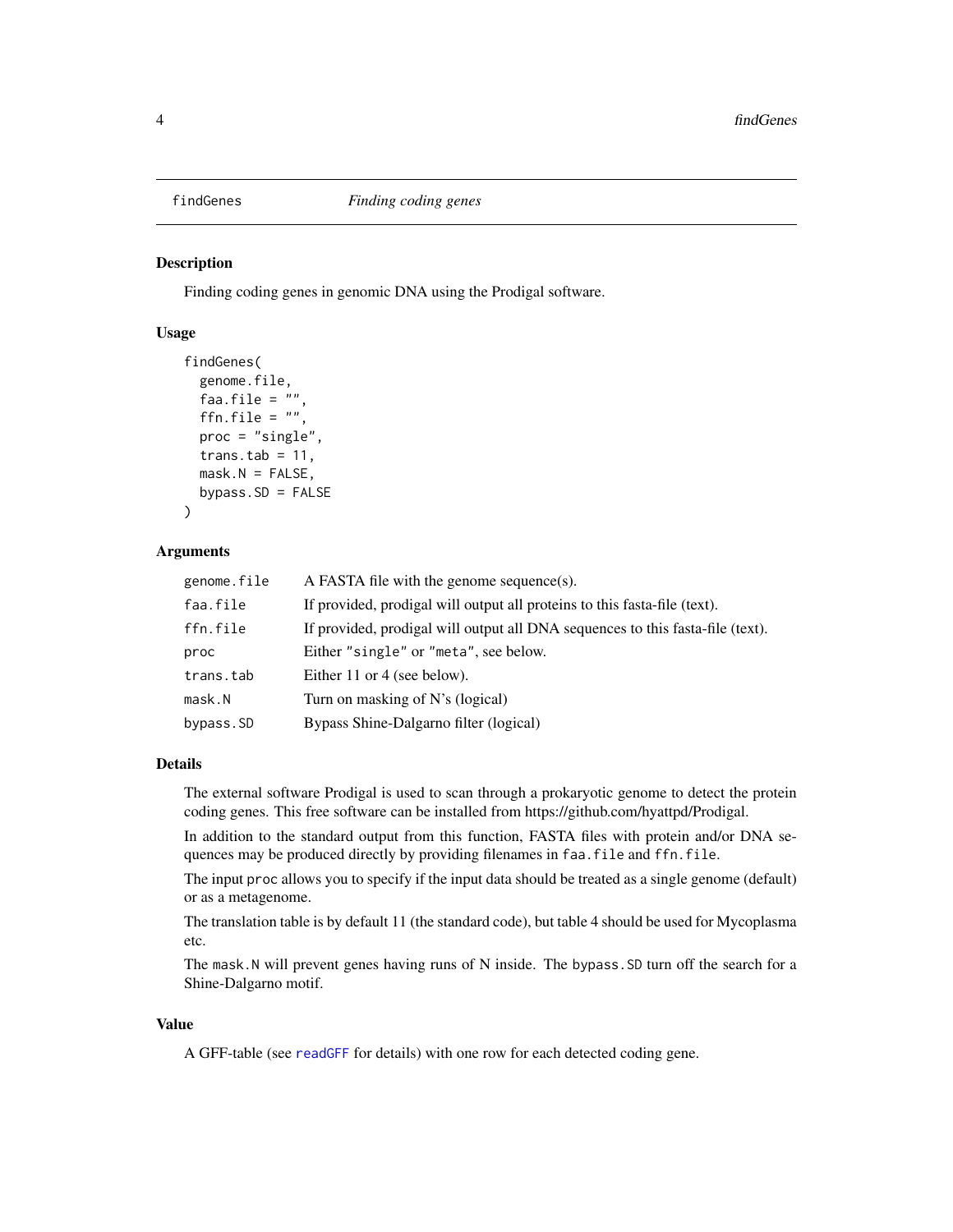#### <span id="page-4-0"></span>findOrfs 5

# Note

The prodigal software must be installed on the system for this function to work, i.e. the command 'system("prodigal -h")' must be recognized as a valid command if you run it in the Console window.

# Author(s)

Lars Snipen and Kristian Hovde Liland.

#### See Also

[readGFF](#page-19-1), [gff2fasta](#page-7-1).

#### Examples

```
## Not run:
# This example requires the external prodigal software
# Using a genome file in this package.
genome.file <- file.path(path.package("microseq"),"extdata","small.fna")
# Searching for coding sequences, this is Mycoplasma (trans.tab = 4)
gff.tbl <- findGenes(genome.file, trans.tab = 4)
# Retrieving the sequences
genome <- readFasta(genome.file)
cds.tbl <- gff2fasta(gff.tbl, genome)
## End(Not run)
```
<span id="page-4-1"></span>findOrfs *Finding ORFs in genomes*

# Description

Finds all ORFs in prokaryotic genome sequences.

# Usage

```
findOrfs(genome, circular = F, trans.tab = 11)
```
# Arguments

| genome    | A fasta object (tibble) with the genome sequence(s).                          |
|-----------|-------------------------------------------------------------------------------|
| circular  | Logical indicating if the genome sequences are completed, circular sequences. |
| trans.tab | Translation table.                                                            |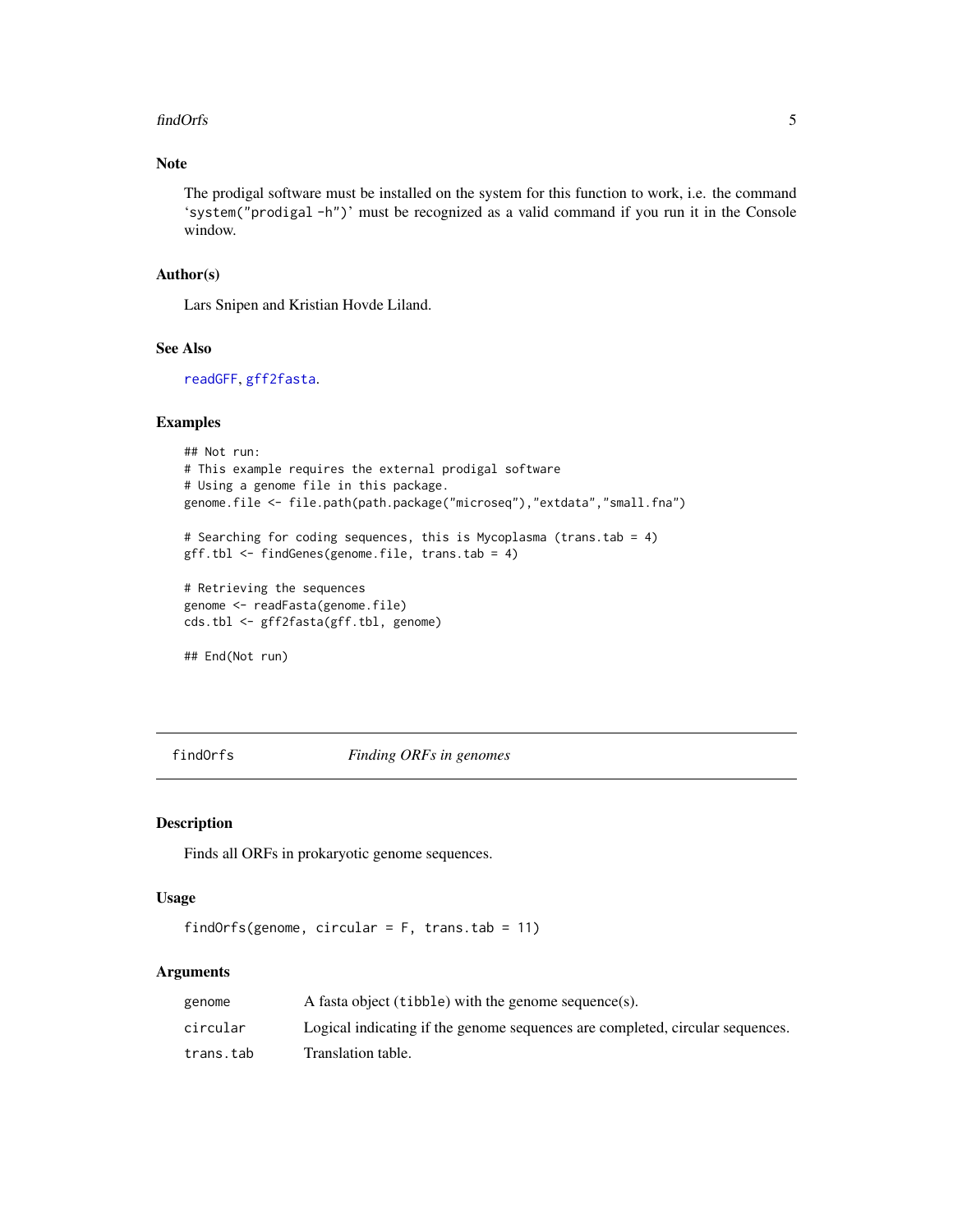#### <span id="page-5-0"></span>Details

A prokaryotic Open Reading Frame (ORF) is defined as a subsequence starting with a start-codon (ATG, GTG or TTG), followed by an integer number of triplets (codons), and ending with a stopcodon (TAA, TGA or TAG, unless trans.tab = 4, see below). This function will locate all such ORFs in a genome.

The argument genome is a fasta object, i.e. a table with columns 'Header' and 'Sequence', and will typically have several sequences (chromosomes/plasmids/scaffolds/contigs). It is vital that the *first token* (characters before first space) of every 'Header' is unique, since this will be used to identify these genome sequences in the output.

An alternative translation table may be specified, and as of now the only alternative implemented is table 4. This means codon TGA is no longer a stop, but codes for Tryptophan. This coding is used by some bacteria (e.g. Mycoplasma, Mesoplasma).

Note that for any given stop-codon there are usually multiple start-codons in the same reading frame. This function will return all, i.e. the same stop position may appear multiple times. If you want ORFs with the most upstream start-codon only (LORFs), then filter the output from this function with [lorfs](#page-10-1).

By default the genome sequences are assumed to be linear, i.e. contigs or other incomplete fragments of a genome. In such cases there will usually be some truncated ORFs at each end, i.e. ORFs where either the start- or the stop-codon is lacking. In the orf.table returned by this function this is marked in the 'Attributes' column. The texts "Truncated=10" or "Truncated=01" indicates truncated at the beginning or end of the genomic sequence, respectively. If the supplied genome is a completed genome, with circular chromosome/plasmids, set the flag circular = TRUE and no truncated ORFs will be listed. In cases where an ORF runs across the origin of a circular genome sequences, the stop coordinate will be larger than the length of the genome sequence. This is in line with the specifications of the GFF3 format, where a 'Start' cannot be larger than the corresponding 'End'.

#### Value

This function returns an orf.table, which is simply a [tibble](#page-0-0) with columns adhering to the GFF3 format specifications (a gff.table), see [readGFF](#page-19-1). If you want to retrieve the ORF sequences, use [gff2fasta](#page-7-1).

#### Author(s)

Lars Snipen and Kristian Hovde Liland.

#### See Also

[readGFF](#page-19-1), [gff2fasta](#page-7-1), [lorfs](#page-10-1).

#### Examples

```
# Using a genome file in this package
genome.file <- file.path(path.package("microseq"),"extdata","small.fna")
# Reading genome and finding orfs
genome <- readFasta(genome.file)
```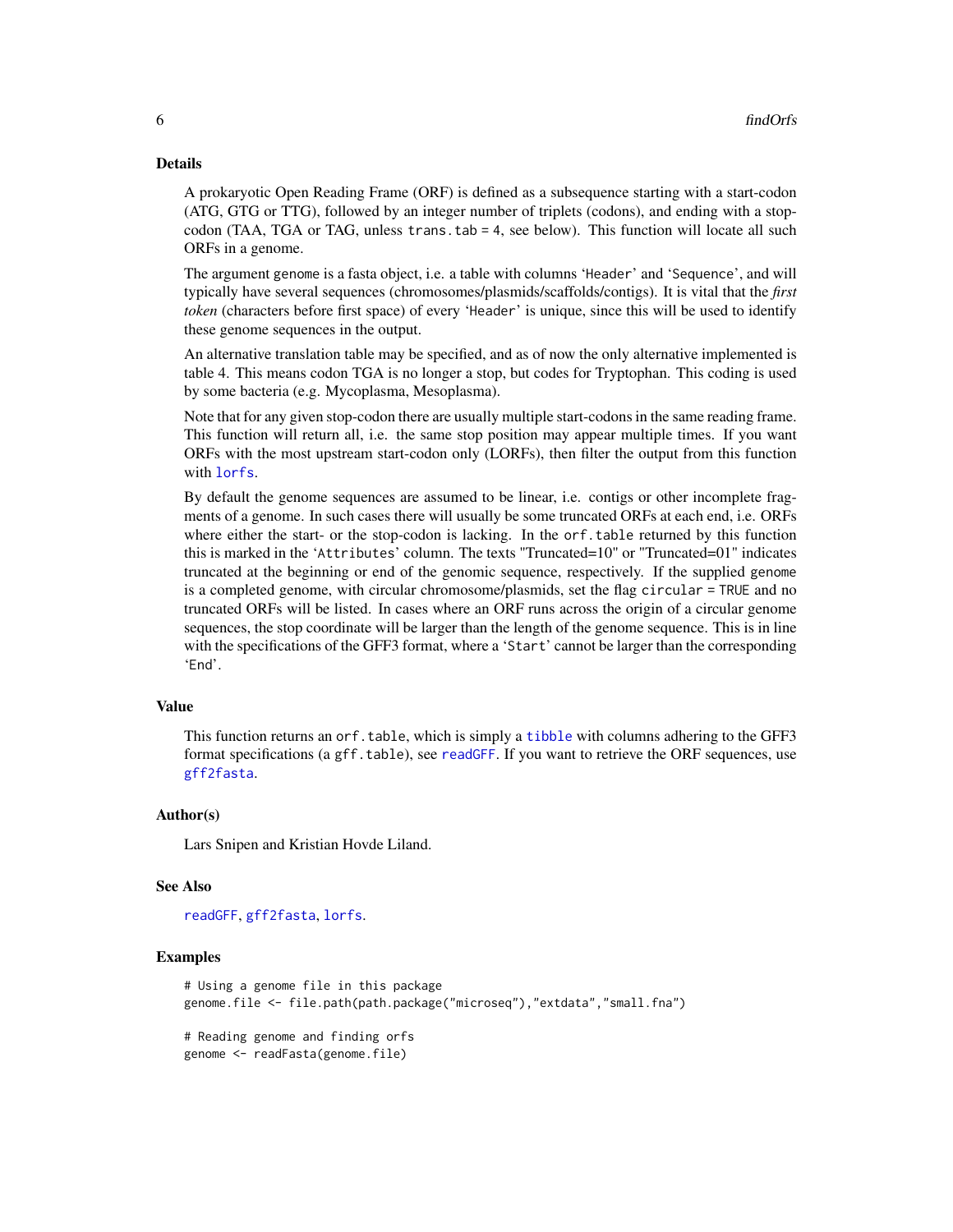#### <span id="page-6-0"></span>findrRNA 7

```
orf.tbl <- findOrfs(genome)
# Pipeline for finding LORFs of minimum length 100 amino acids
# and collecting their sequences from the genome
findOrfs(genome) %>%
lorfs() %>%
filter(orfLength(., aa = TRUE) > 100) %gff2fasta(genome) -> lorf.tbl
```
findrRNA *Finding rRNA genes*

#### Description

Finding rRNA genes in genomic DNA using the barrnap software.

#### Usage

```
findrRNA(genome.file, bacteria = TRUE, cpu = 1)
```
## Arguments

| genome.file | A FASTA file with the genome sequence(s).                        |
|-------------|------------------------------------------------------------------|
| bacteria    | Logical, the genome is either a bacteria (default) or an archea. |
| cpu         | Number of CPUs to use, default is 1.                             |

#### Details

The external software barrnap is used to scan through a prokaryotic genome to detect the rRNA genes (5S, 16S, 23S). This free software can be installed from https://github.com/tseemann/barrnap.

# Value

A GFF-table (see [readGFF](#page-19-1) for details) with one row for each detected rRNA sequence.

# Note

The barrnap software must be installed on the system for this function to work, i.e. the command 'system("barrnap --help")' must be recognized as a valid command if you run it in the Console window.

#### Author(s)

Lars Snipen and Kristian Hovde Liland.

#### See Also

[readGFF](#page-19-1), [gff2fasta](#page-7-1).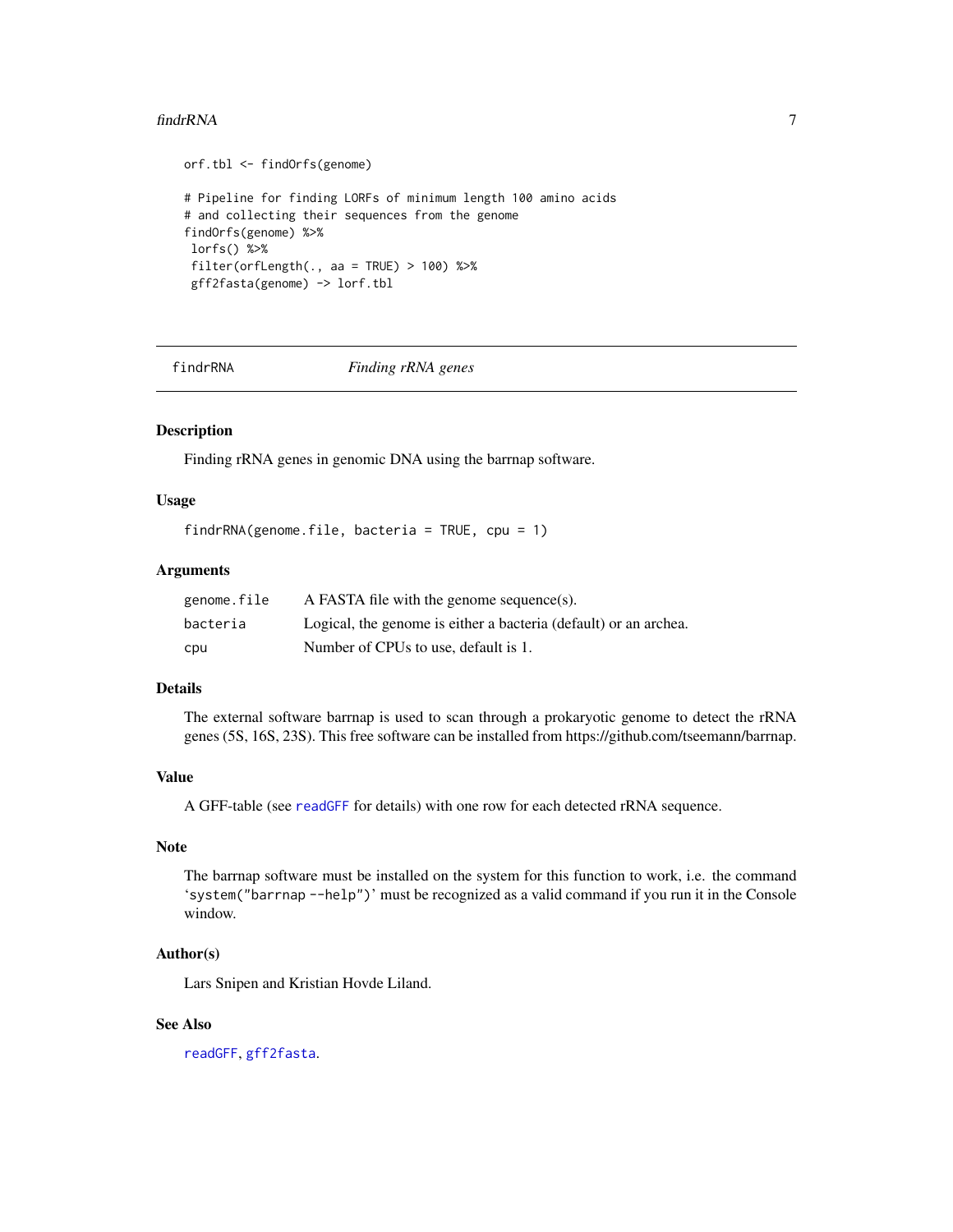### Examples

```
## Not run:
# This example requires the external barrnap software
# Using a genome file in this package.
genome.file <- file.path(path.package("microseq"),"extdata","small.fna")
# Searching for rRNA sequences, and inspecting
gff.tbl <- findrRNA(genome.file)
print(gff.table)
# Retrieving the sequences
genome <- readFasta(genome.file)
rRNA <- gff2fasta(gff.tbl, genome)
## End(Not run)
```
<span id="page-7-1"></span>gff2fasta *Retrieving annotated sequences*

#### **Description**

Retrieving from a genome the sequences specified in a gff.table.

#### Usage

gff2fasta(gff.table, genome)

#### Arguments

| gff.table | A gff. table (tibble) with genomic features information. |
|-----------|----------------------------------------------------------|
| genome    | A fasta object (tibble) with the genome sequence(s).     |

#### Details

Each row in gff.table (see [readGFF](#page-19-1)) describes a genomic feature in the genome, which is a [tibble](#page-0-0) with columns 'Header' and 'Sequence'. The information in the columns Seqid, Start, End and Strand are used to retrieve the sequences from the 'Sequence' column of genome. Every Seqid in the gff.table must match the first token in one of the 'Header' texts, in order to retrieve from the correct 'Sequence'.

# Value

A fasta object with one row for each row in gff. table. The Header for each sequence is a summary of the information in the corresponding row of gff.table.

# Author(s)

Lars Snipen and Kristian Hovde Liland.

<span id="page-7-0"></span>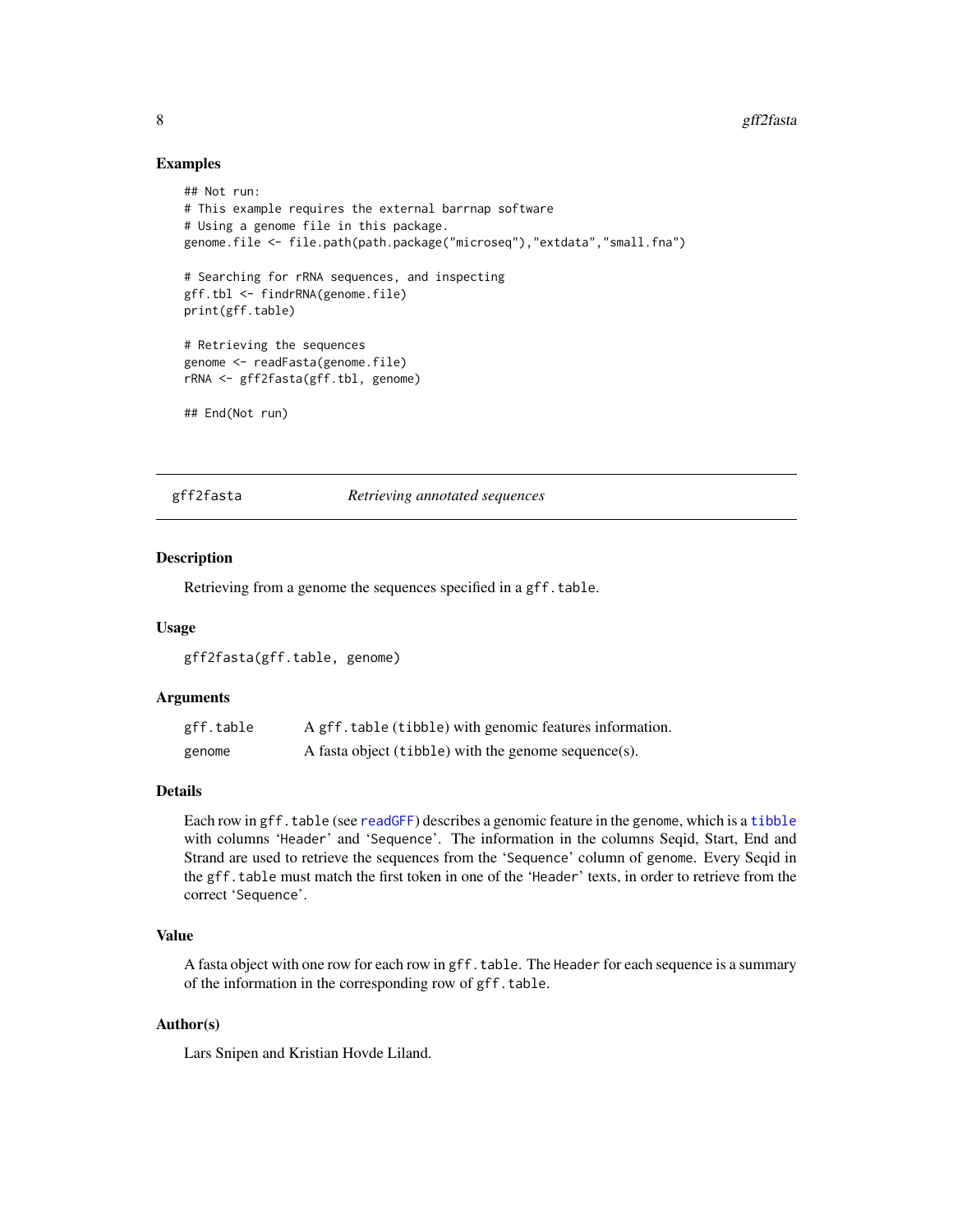#### <span id="page-8-0"></span>gregexpr $\,$  9

# See Also

[readGFF](#page-19-1), [findOrfs](#page-4-1).

# Examples

```
# Using two files in this package
gff.file <- file.path(path.package("microseq"),"extdata","small.gff")
genome.file <- file.path(path.package("microseq"),"extdata","small.fna")
# Reading the genome first
genome <- readFasta(genome.file)
# Retrieving sequences
gff.table <- readGFF(gff.file)
fa.tbl <- gff2fasta(gff.table, genome)
# Alternative, using piping
readGFF(gff.file) %>% gff2fasta(genome) -> fa.tbl
```
<span id="page-8-1"></span>gregexpr *Extended* [gregexpr](#page-8-1) *with substring retrieval*

# Description

An extension of the function base::gregexpr enabling retrieval of the matching substrings.

# Usage

```
gregexpr(
 pattern,
  text,
  ignore.case = FALSE,
  per1 = FALSE,fixed = FALSE,useBytes = FALSE,
  extract = FALSE
)
```
# Arguments

| pattern | Character string containing a regular expression (or character string for fixed =      |
|---------|----------------------------------------------------------------------------------------|
|         | TRUE) to be matched in the given character vector. Coerced by as . character to        |
|         | a character string if possible. If a character vector of length 2 or more is supplied, |
|         | the first element is used with a warning. Missing values are not allowed.              |
| text    | A character vector where matches are sought, or an object which can be coerced         |
|         | by as character to a character vector.                                                 |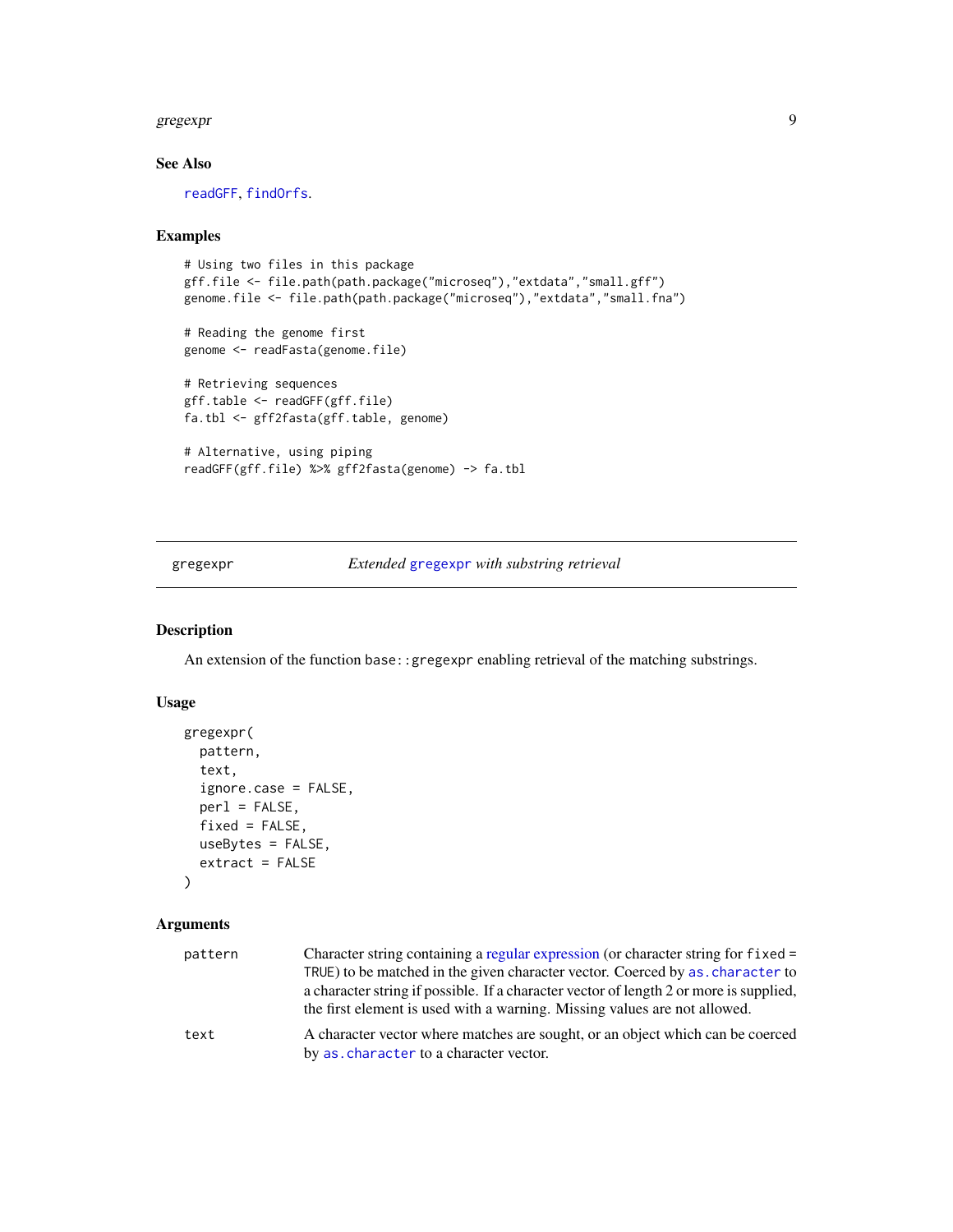<span id="page-9-0"></span>

| ignore.case | If FALSE, the pattern matching is <i>case sensitive</i> and if TRUE, case is ignored<br>during matching.         |
|-------------|------------------------------------------------------------------------------------------------------------------|
| perl        | Logical. Should perl-compatible regexps be used? Has priority over extended.                                     |
| fixed       | Logical. If TRUE, 'pattern' is a string to be matched as is. Overrides all con-<br>flicting arguments.           |
| useBytes    | Logical. If TRUE the matching is done byte-by-byte rather than character-by-<br>character. See grep for details. |
| extract     | Logical indicating if matching substrings should be extracted and returned.                                      |
|             |                                                                                                                  |

# Details

Extended version of base:gregexpr that enables the return of the substrings matching the pattern. The last argument 'extract' is the only difference to base::gregexpr. The default behaviour is identical to base::gregexpr, but setting extract=TRUE means the matching substrings are returned.

#### Value

It will either return what the base::gregexpr would (extract = FALSE) or a 'list' of substrings matching the pattern (extract = TRUE). There is one 'list' element for each string in 'text', and each list element contains a character vector of all matching substrings in the corresponding entry of 'text'.

# Author(s)

Lars Snipen and Kristian Liland.

#### See Also

[grep](#page-0-0)

#### Examples

sequences <- c("ACATGTCATGTCC", "CTTGTATGCTG") gregexpr("ATG", sequences, extract = TRUE)

<span id="page-9-1"></span>iupac2regex *Ambiguity symbol conversion*

#### <span id="page-9-2"></span>Description

Converting DNA ambiguity symbols to regular expressions, and vice versa.

#### Usage

```
iupac2regex(sequence)
regex2iupac(sequence)
```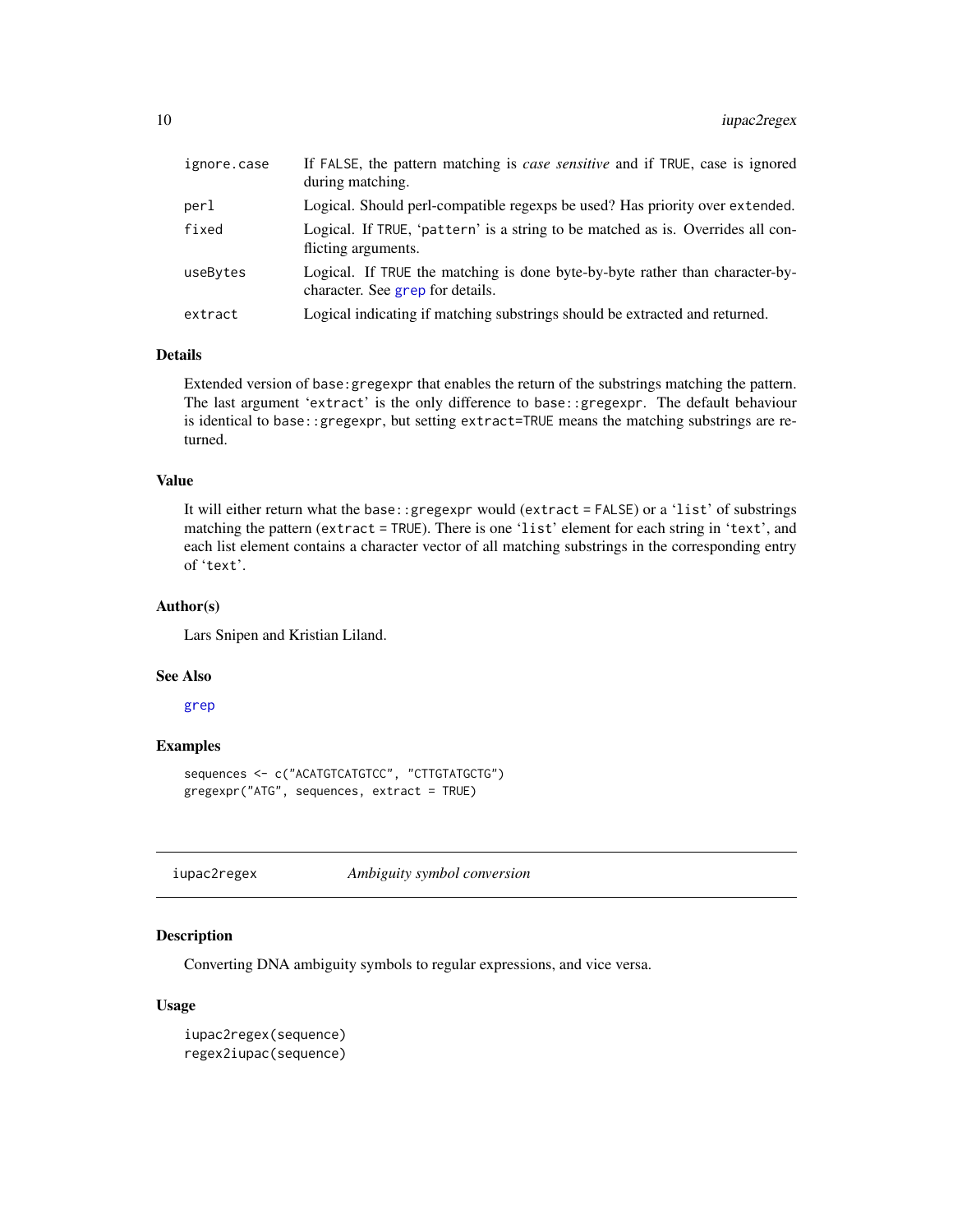<span id="page-10-0"></span> $\frac{11}{11}$ 

#### Arguments

sequence Character vector containing DNA sequences.

# Details

The DNA alphabet may contain ambiguity symbols, e.g. a W means either A or T. When using a regular expression search, these letters must be replaced by the proper regular expression, e.g. W is replaced by [AT] in the string. The iupac2regex makes this translation, while regex2iupac converts the other way again (replace [AT] with W).

#### Value

A string where the ambiguity symbol has been replaced by a regular expression (iupac2regex) or a regular expression has been replaced by an ambiguity symbol (regex2iupac).

#### Author(s)

Lars Snipen.

# Examples

```
iupac2regex("ACWGT")
regex2iupac("AC[AG]GT")
```
<span id="page-10-1"></span>

lorfs *Longest ORF*

#### **Description**

Filtering an orf.table with ORF information to keep only the LORFs.

#### Usage

lorfs(orf.tbl)

#### Arguments

orf.tbl A tibble with the nine columns of the GFF-format (see [findOrfs](#page-4-1)).

# Details

For every stop-codon there are usually multiple possible start-codons in the same reading frame (nested ORFs). The LORF (Longest ORF) is defined as the longest of these nested ORFs, i.e. the ORF starting at the most upstream start-codon matching the stop-codon.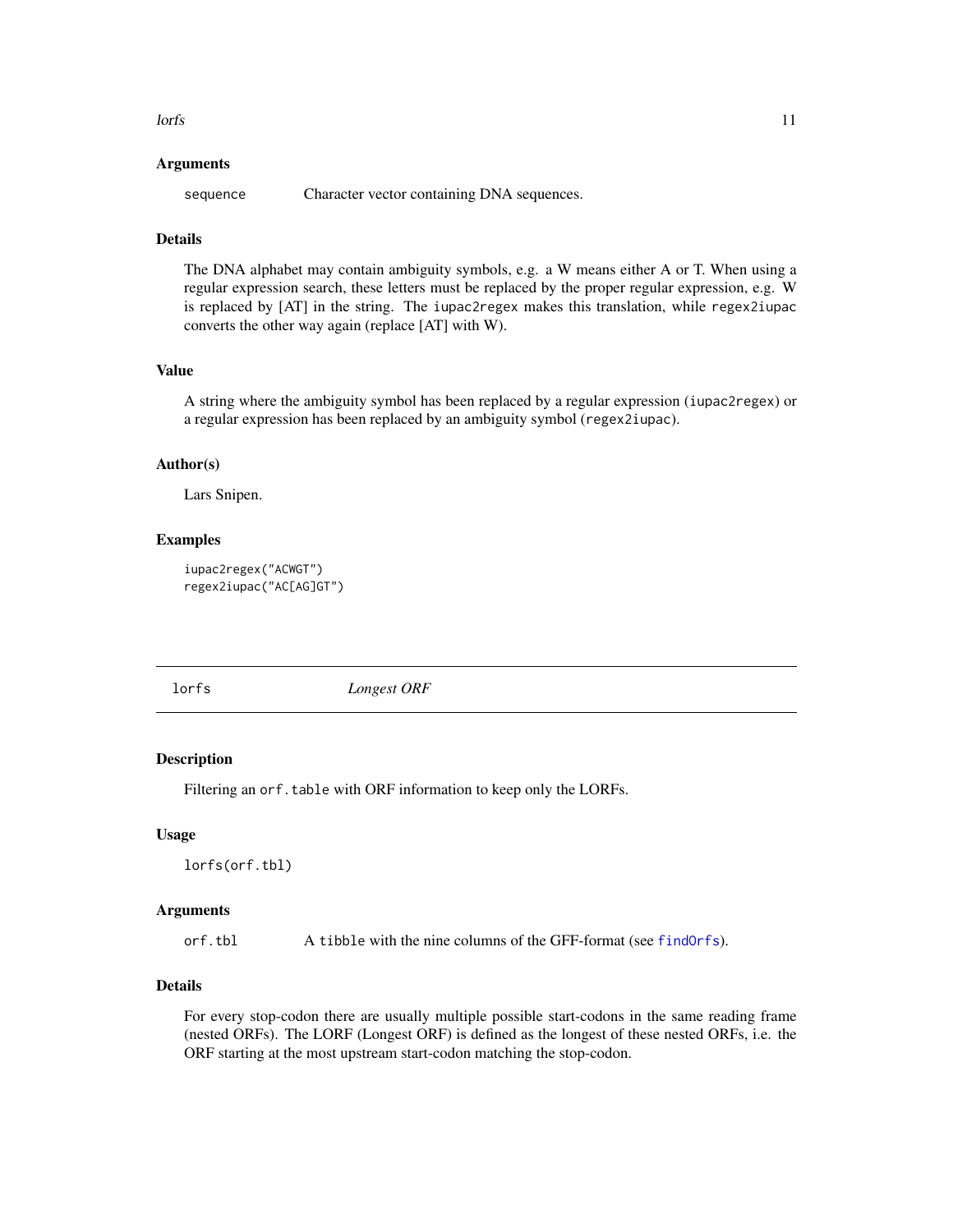# <span id="page-11-0"></span>Value

A [tibble](#page-0-0) with a subset of the rows of the argument orf.tbl. After this filtering the Type variable in orf.tbl is changed to "LORF". If you want to retrieve the LORF sequences, use [gff2fasta](#page-7-1).

#### Author(s)

Lars Snipen and Kristian Hovde Liland.

# See Also

[readGFF](#page-19-1), [findOrfs](#page-4-1), [gff2fasta](#page-7-1).

#### Examples

# See the example in the Help-file for findOrfs.

msa2mat *Convert alignment to matrix*

#### Description

Converts a FASTA formatted multiple alignment to a matrix.

#### Usage

msa2mat(msa)

#### Arguments

msa A fasta object with a multiple alignment, see [msalign](#page-12-1)'.

#### Details

This function converts the fasta object msa, containing a multiple alignment, to a matrix. This means each position in the alignment is a column in the matrix, and the content of the 'Header' column of msa is used as rownames of theh matrix.

Such a matrix is useful for conversion to a DNAbin object that is used by the ape package for reconstructing phylogenetic trees.

# Value

A matrix where each row is a vector of aligned bases/amino acids.

#### Author(s)

Lars Snipen.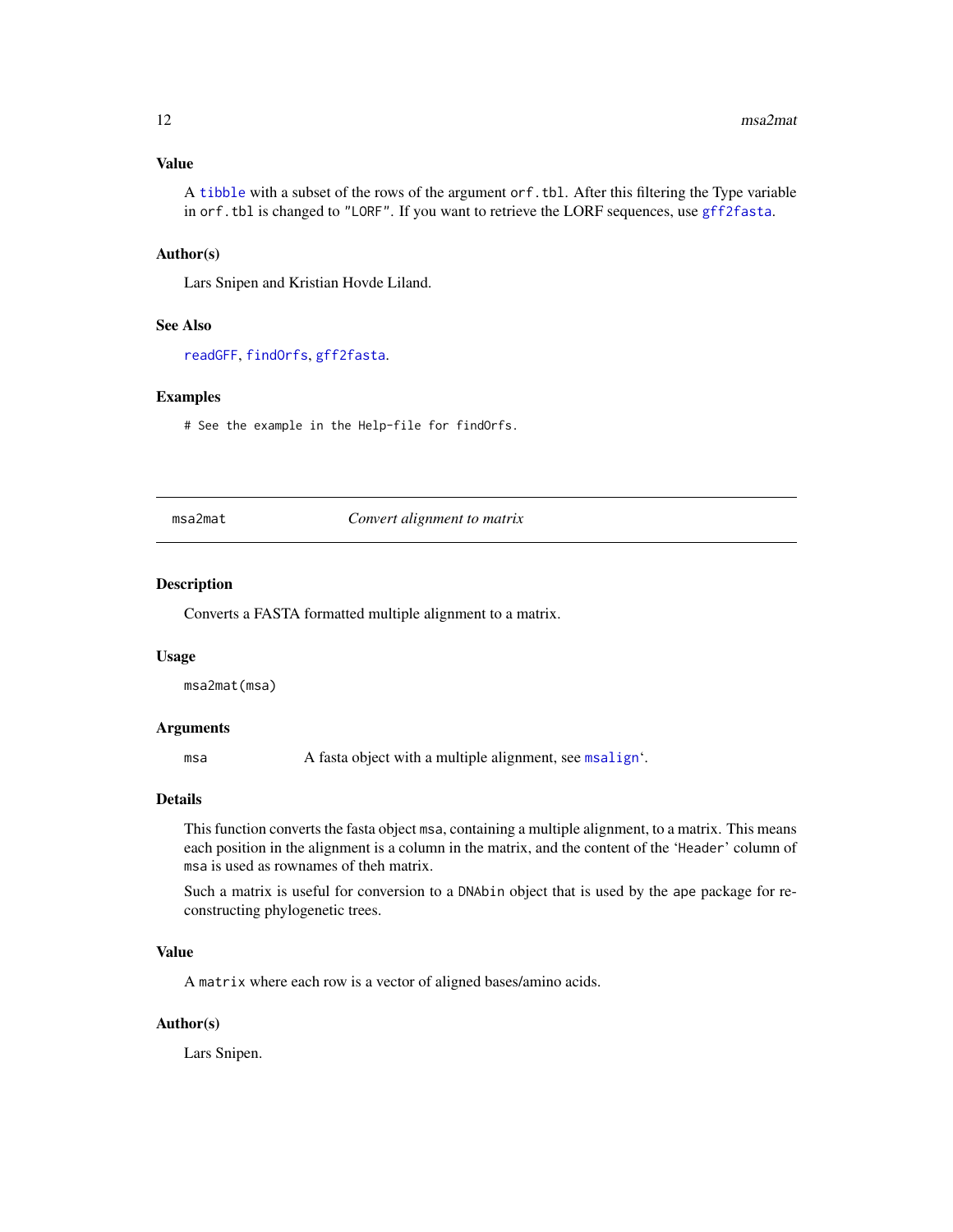#### <span id="page-12-0"></span>msalign the contract of the contract of the contract of the contract of the contract of the contract of the contract of the contract of the contract of the contract of the contract of the contract of the contract of the co

# See Also

[msalign](#page-12-1), [readFasta](#page-16-1).

#### Examples

```
msa.file <- file.path(path.package("microseq"),"extdata", "small.msa")
msa <- readFasta(msa.file)
msa.mat <- msa2mat(msa) # to use with ape::as.DNAbin(msa.mat)
```
<span id="page-12-1"></span>

| msail | gη |  |
|-------|----|--|
|-------|----|--|

#### $Multiple$  *alignment*

# Description

Quickly computing a smallish multiple sequence alignment.

#### Usage

msalign(fsa.tbl, machine = "microseq::muscle")

#### **Arguments**

| fsa.tbl | A fasta object (tibble) with input sequences. |
|---------|-----------------------------------------------|
| machine | Function that does the 'dirty work'.          |

# Details

This function computes a multiple sequence alignment given a set of sequences in a fasta object, see [readFasta](#page-16-1) for more on fasta objects.

It is merely a wrapper for the function named in machine to avoid explicit writing and reading of files. This function should only be used for small data sets, since no result files are stored. For heavier jobs, use the machine function directly.

At present, the only machine function implemented is [muscle](#page-14-1), but other third-party machines may be included later.

Note that this function will run [muscle](#page-14-1) with default settings, which is fine for small data sets.

#### Value

Results are returned as a fasta object, i.e. a [tibble](#page-0-0) with columns 'Header' and 'Sequence'.

#### Author(s)

Lars Snipen.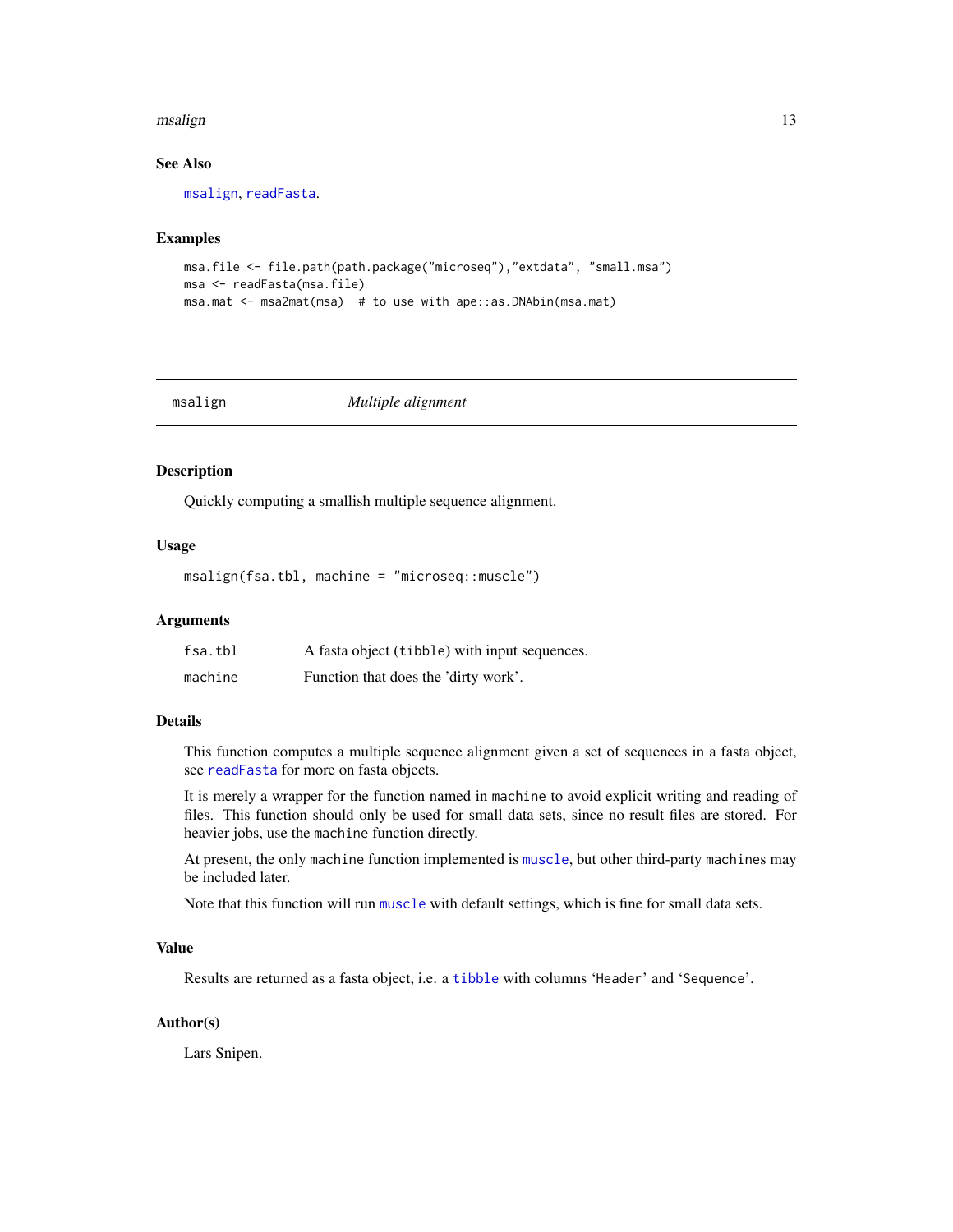#### <span id="page-13-0"></span>See Also

[muscle](#page-14-1), [msaTrim](#page-13-1).

#### Examples

```
## Not run:
prot.file <- file.path(file.path(path.package("microseq"),"extdata"),"small.faa")
faa <- readFasta(prot.file)
msa <- msalign(faa)
```
## End(Not run)

<span id="page-13-1"></span>

msaTrim *Trimming multiple sequence alignments*

#### Description

Trimming a multiple sequence alignment by discarding columns with too many gaps.

#### Usage

 $msaTrim(msa, gap.end = 0.5, gap.mid = 0.9)$ 

#### Arguments

| msa     | A fasta object containing a multiple alignment.                   |
|---------|-------------------------------------------------------------------|
| gap.end | Fraction of gaps tolerated at the ends of the alignment $(0-1)$ . |
| gap.mid | Fraction of gaps tolerated inside the alignment $(0-1)$ .         |

#### Details

A multiple alignment is trimmed by removing columns with too many indels (gap-symbols). Any columns containing a fraction of gaps larger than gap.mid are discarded. For this reason, gap.mid should always be farily close to 1.0 therwise too many columns may be discarded, destroying the alignment.

Due to the heuristics of multiple alignment methods, both ends of the alignment tend to be uncertain and most of the trimming should be done at the ends. Starting at each end, columns are discarded as long as their fraction of gaps surpasses gap.end. Typically gap.end can be much smaller than gap.mid, but if set too low you risk that all columns are discarded!

# Value

The trimmed alignment is returned as a fasta object.

# Author(s)

Lars Snipen.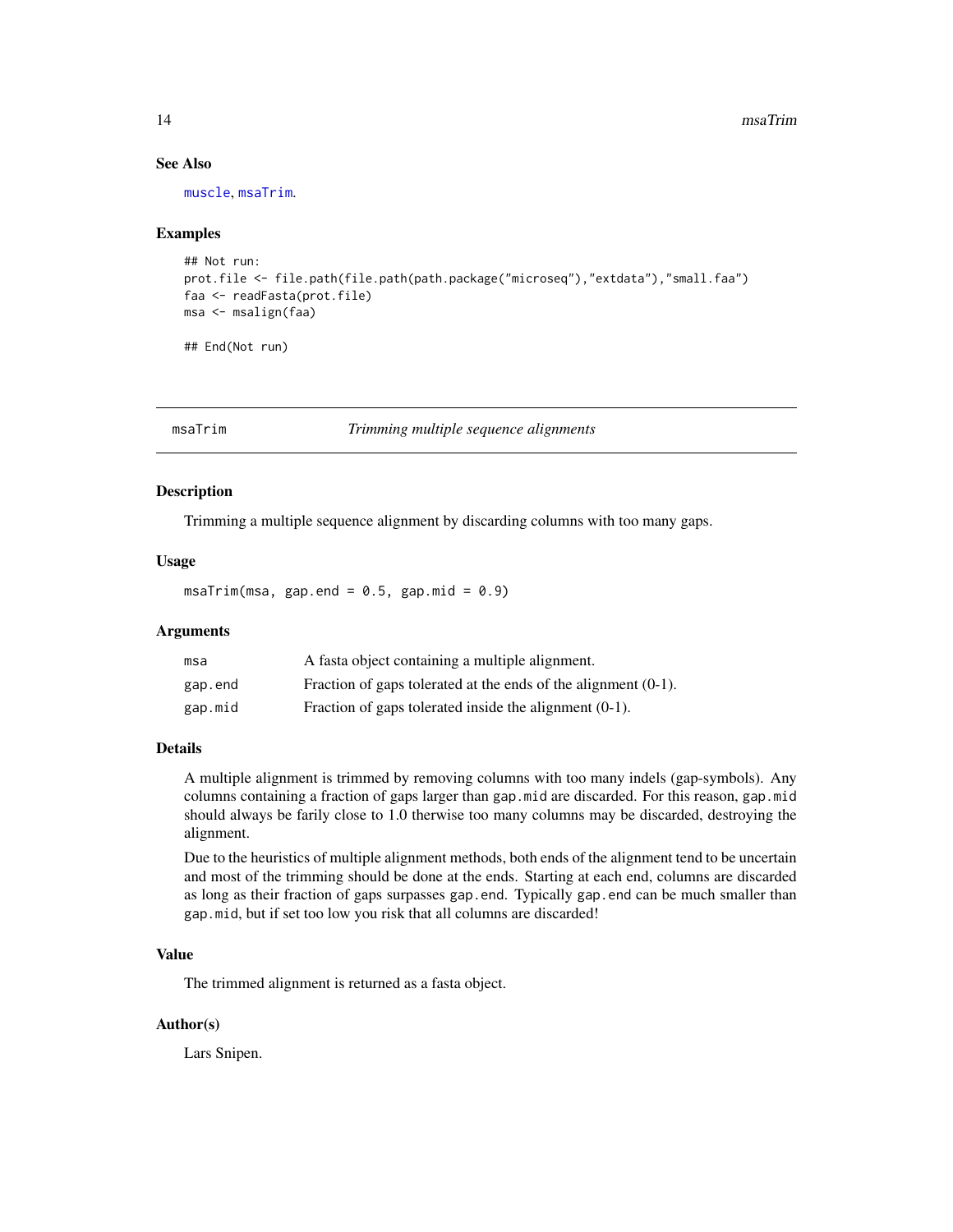#### <span id="page-14-0"></span>muscle to the contract of the contract of the contract of the contract of the contract of the contract of the contract of the contract of the contract of the contract of the contract of the contract of the contract of the

#### See Also

[muscle](#page-14-1), [msalign](#page-12-1).

#### Examples

```
msa.file <- file.path(path.package("microseq"),"extdata", "small.msa")
msa <- readFasta(msa.file)
print(str_length(msa$Sequence))
msa.trimmed <- msaTrim(msa)
print(str_length(msa.trimmed$Sequence))
msa.mat <- msa2mat(msa) # for use with ape::as.DNAbin(msa.mat)
```
<span id="page-14-1"></span>

muscle *Multiple alignment using MUSCLE*

#### **Description**

Computing a multiple sequence alignment using the MUSCLE software.

#### Usage

```
muscle(in.file, out.file, quiet = FALSE, diags = FALSE, maxiters = 16)
```
#### Arguments

| in.file  | Name of FASTA file with input sequences.                           |
|----------|--------------------------------------------------------------------|
| out.file | Name of file to store the result.                                  |
| quiet    | Logical, quiet = FALSE produces screen output during computations. |
| diags    | Logical, diags = TRUE gives faster but less reliable alignment.    |
| maxiters | Maximum number of iterations.                                      |

#### Details

The software MUSCLE (Edgar, 2004) must be installed and available on the system. Test this by typing system("muscle") in the Console, and some sensible output should be produced. NOTE: The executable must be named muscle on your system, no version numbers etc. For more details on MUSCLE, see <http://www.drive5.com/muscle>.

By default diags = FALSE but can be set to TRUE to increase speed. This should be done only if sequences are highly similar.

By default maxiters = 16. If you have a large number of sequences (a few thousand), or they are very long, then this may be too slow for practical use. A good compromise between speed and accuracy is to run just the first two iterations of the algorithm. On average, this gives accuracy equal to T-Coffee and speeds much faster than CLUSTALW. This is done by the option maxiters  $= 2.$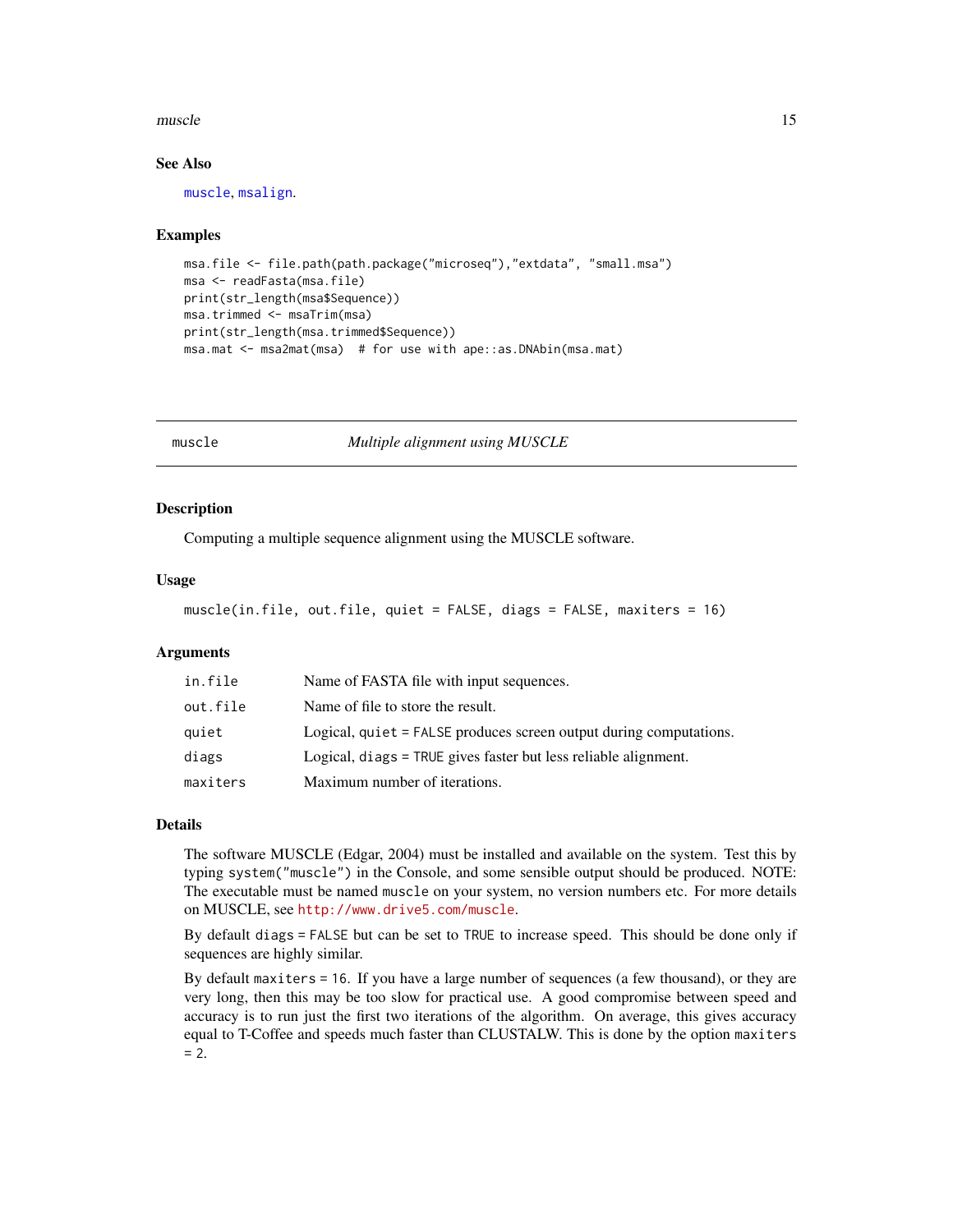<span id="page-15-0"></span>16 or the contract of the contract of the contract of the contract of the contract of the contract of the contract of the contract of the contract of the contract of the contract of the contract of the contract of the cont

#### Value

The result is written to the file specified in out.file.

#### Author(s)

Lars Snipen.

#### References

Edgar, R.C. (2004). MUSCLE: multiple sequence alignment with high accuracy and high throughput, Nucleic Acids Res, 32, 1792-1797.

# See Also

[msaTrim](#page-13-1).

#### Examples

```
## Not run:
fa.file <- file.path(file.path(path.package("microseq"),"extdata"),"small.faa")
muscle(in.file = fa.file, out.file = "delete_me.msa")
```
## End(Not run)

orfLength *Length of ORF*

#### Description

Computing the lengths of all ORFs in an orf.table.

#### Usage

orfLength(orf.tbl, aa = FALSE)

#### Arguments

| orf.tbl | A tibble with the nine columns of the GFF-format (see find Orfs). |
|---------|-------------------------------------------------------------------|
| aa      | Logical, length in amino acids instead of bases.                  |

# Details

Computes the length of an ORF in bases, including the stop codon. However, if aa = TRUE, then the length is in amino acids after translation. This aa-length is the base-length divided by 3 and minus 1, unless the ORF is truncated and lacks a stop codon.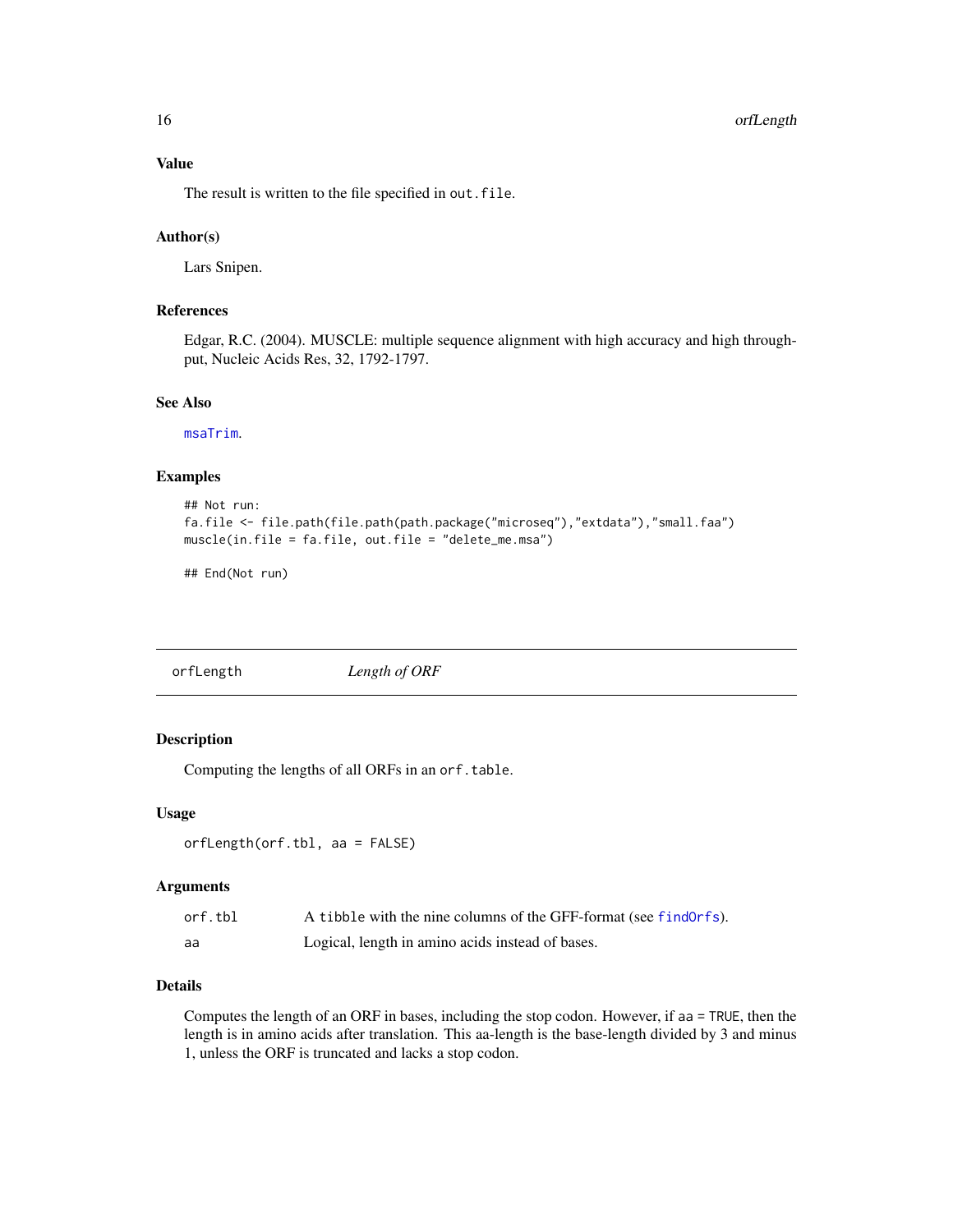#### <span id="page-16-0"></span>readFasta 17

# Value

A vector of integers.

# Author(s)

Lars Snipen and Kristian Hovde Liland.

# See Also

[findOrfs](#page-4-1).

# Examples

# See the example in the Help-file for findOrfs.

<span id="page-16-1"></span>readFasta *Read and write FASTA files*

# <span id="page-16-2"></span>Description

Reads and writes biological sequences (DNA, RNA, protein) in the FASTA format.

# Usage

readFasta(in.file) writeFasta(fdta, out.file, width =  $0$ )

#### Arguments

| in.file  | url/directory/name of (gzipped) FASTA file to read.    |
|----------|--------------------------------------------------------|
| fdta     | A tibble with sequence data, see 'Details' below.      |
| out.file | Name of (gzipped) FASTA file to create.                |
| width    | Number of characters per line, or 0 for no linebreaks. |

# Details

These functions handle input/output of sequences in the commonly used FASTA format. For every sequence it is presumed there is one Header-line starting with a '>'. If filenames (in.file or out.file) have the extension .gz they will automatically be compressed/uncompressed.

The sequences are stored in a [tibble](#page-0-0), opening up all the possibilities in R for fast and easy manipulations. The content of the file is stored as two columns, 'Header' and 'Sequence'. If other columns are added, these will be ignored by [writeFasta](#page-16-2).

The default width  $= 0$  in [writeFasta](#page-16-2) results in no linebreaks in the sequences (one sequence per line).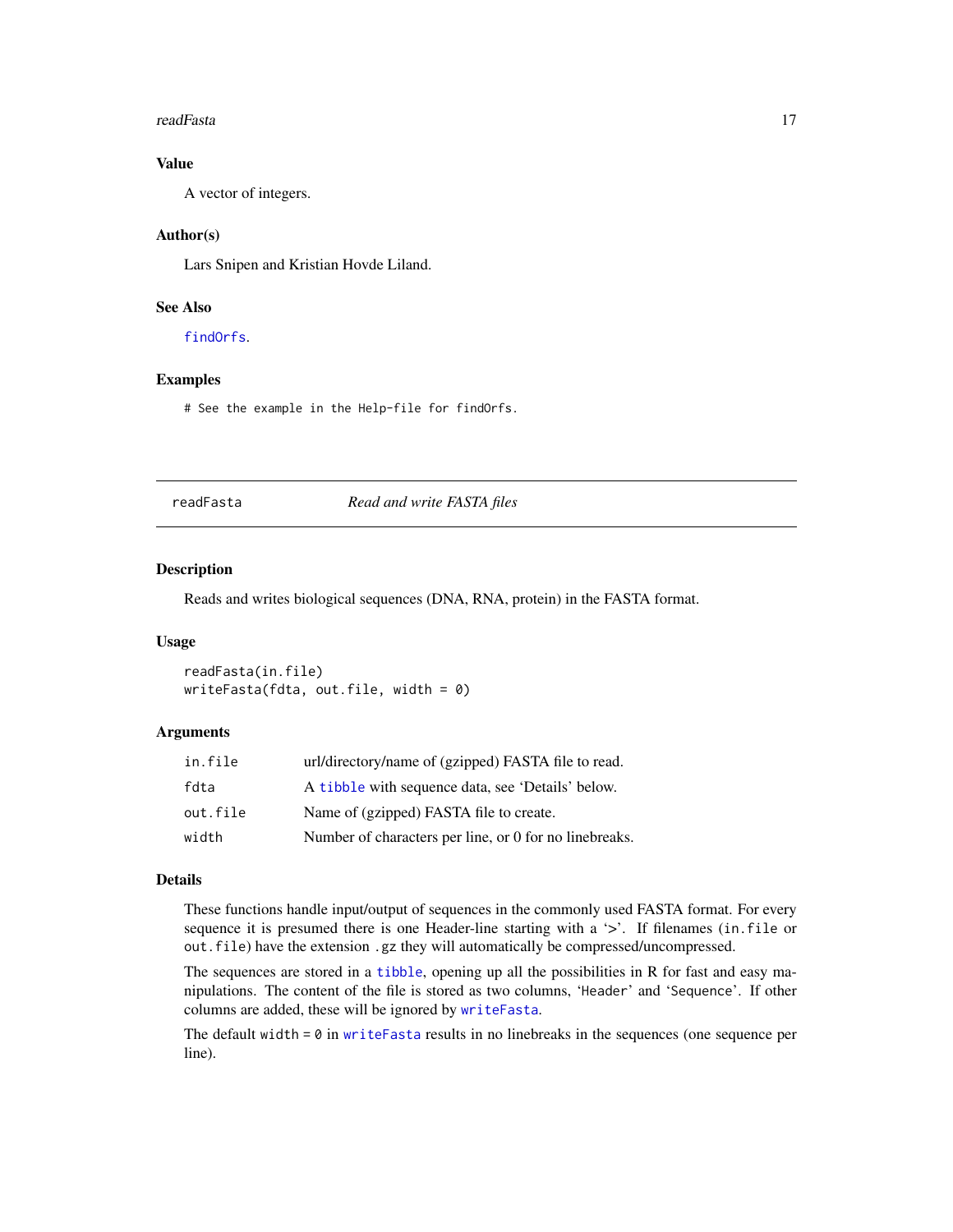# <span id="page-17-0"></span>Value

[readFasta](#page-16-1) returns a [tibble](#page-0-0) with the contents of the (gzipped) FASTA file stored in two columns of text. The first, named 'Header', contains the headerlines and the second, named 'Sequence', contains the sequences.

[writeFasta](#page-16-2) produces a (gzipped) FASTA file.

### Author(s)

Lars Snipen and Kristian Hovde Liland.

#### See Also

[readFastq](#page-17-1).

#### Examples

```
## Not run:
# We need a FASTA-file to read, here is one example file:
fa.file <- file.path(file.path(path.package("microseq"),"extdata"),"small.ffn")
# Read and write
fdta <- readFasta(fa.file)
ok <- writeFasta(fdta[4:5,], out.file = "delete_me.fasta")
# Make use of dplyr to copy parts of the file to another file
readFasta(fa.file) %>%
 filter(str_detect(Sequence, "TGA$")) %>%
 writeFasta(out.file = "TGAstop.fasta", width = 80) -> ok
```
## End(Not run)

<span id="page-17-1"></span>readFastq *Read and write FASTQ files*

#### <span id="page-17-2"></span>Description

Reads and writes files in the FASTQ format.

#### Usage

readFastq(in.file) writeFastq(fdta, out.file)

#### Arguments

| in.file  | url/directory/name of (gzipped) FASTQ file to read.  |
|----------|------------------------------------------------------|
| fdta     | FASTO object to write.                               |
| out.file | url/directory/name of (gzipped) FASTQ file to write. |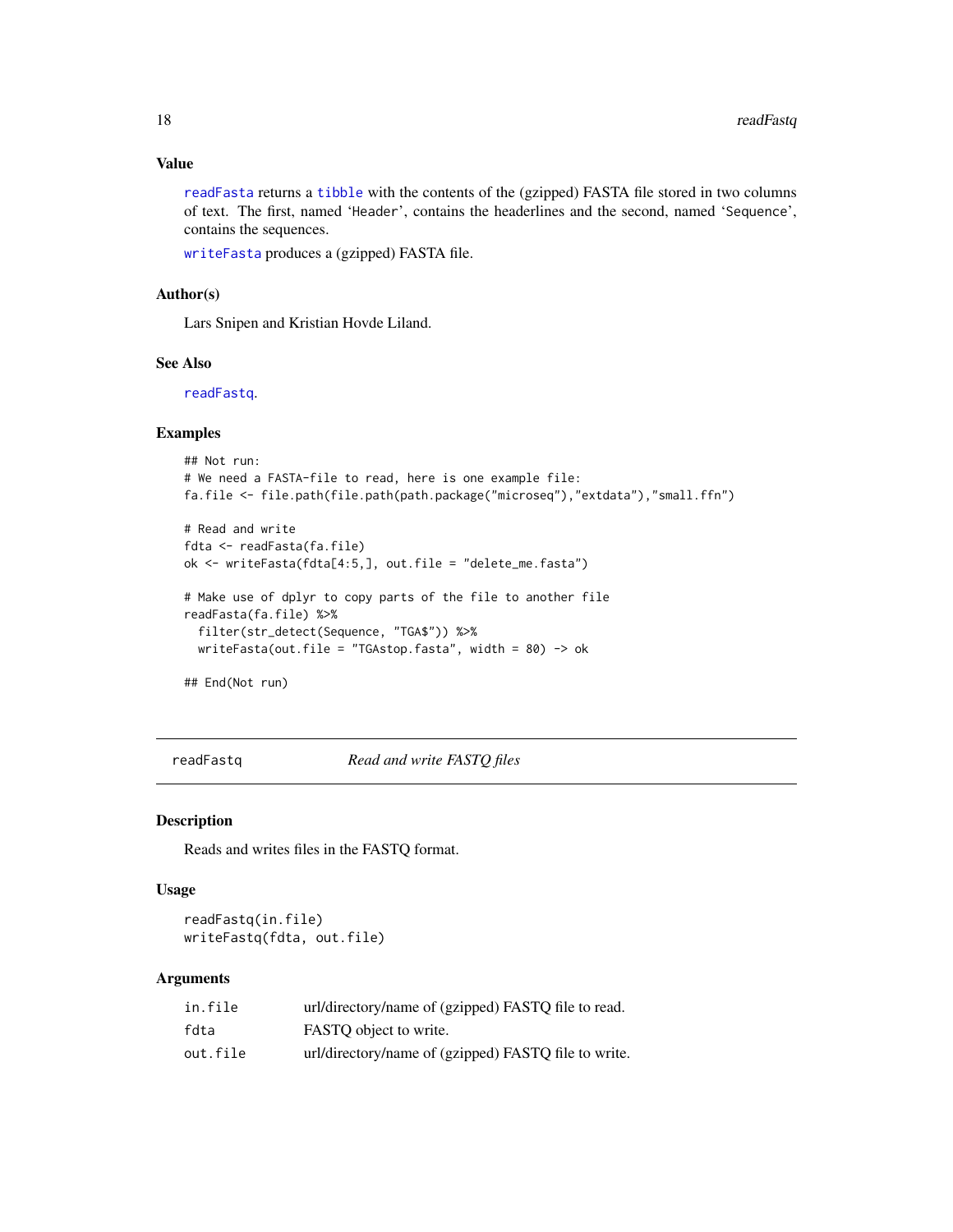#### <span id="page-18-0"></span>readFastq in the set of the set of the set of the set of the set of the set of the set of the set of the set of the set of the set of the set of the set of the set of the set of the set of the set of the set of the set of

#### Details

These functions handle input/output of sequences in the commonly used FASTQ format, typically used for storing DNA sequences (reads) after sequencing. If filenames (in.file or out.file) have the extension .gz they will automatically be compressed/uncompressed.

The sequences are stored in a [tibble](#page-0-0), opening up all the possibilities in R for fast and easy manipulations. The content of the file is stored as three columns, 'Header', 'Sequence' and 'Quality'. If other columns are added, these will be ignored by [writeFastq](#page-17-2).

# Value

[readFastq](#page-17-1) returns a [tibble](#page-0-0) with the contents of the (gzipped) FASTQ file stored in three columns of text. The first, named 'Header', contains the headerlines, the second, named 'Sequence', contains the sequences and the third, named 'Quality' contains the base quality scores.

```
writeFastq produces a (gzipped) FASTQ file.
```
#### **Note**

These functions will only handle files where each entry spans one single line, i.e. not the (uncommon) multiline FASTQ format.

#### Author(s)

Lars Snipen and Kristian Hovde Liland.

#### See Also

cod[ereadFasta.](#page-16-1)

# Examples

```
## Not run:
# We need a FASTQ-file to read, here is one example file:
fq.file <- file.path(file.path(path.package("microseq"),"extdata"),"small.fastq.gz")
# Read and write
fdta <- readFastq(fq.file)
ok <- writeFastq(fdta[1:3,], out.file = "delete_me.fq")
# Make use of dplyr to copy parts of the file to another file
readFastq(fq.file) %>%
 mutate(Length = str_length(Sequence)) %>%
 filter(Length > 200) %>%
 writeFasta(out.file = "long_reads.fa") # writing to FASTA file
## End(Not run)
```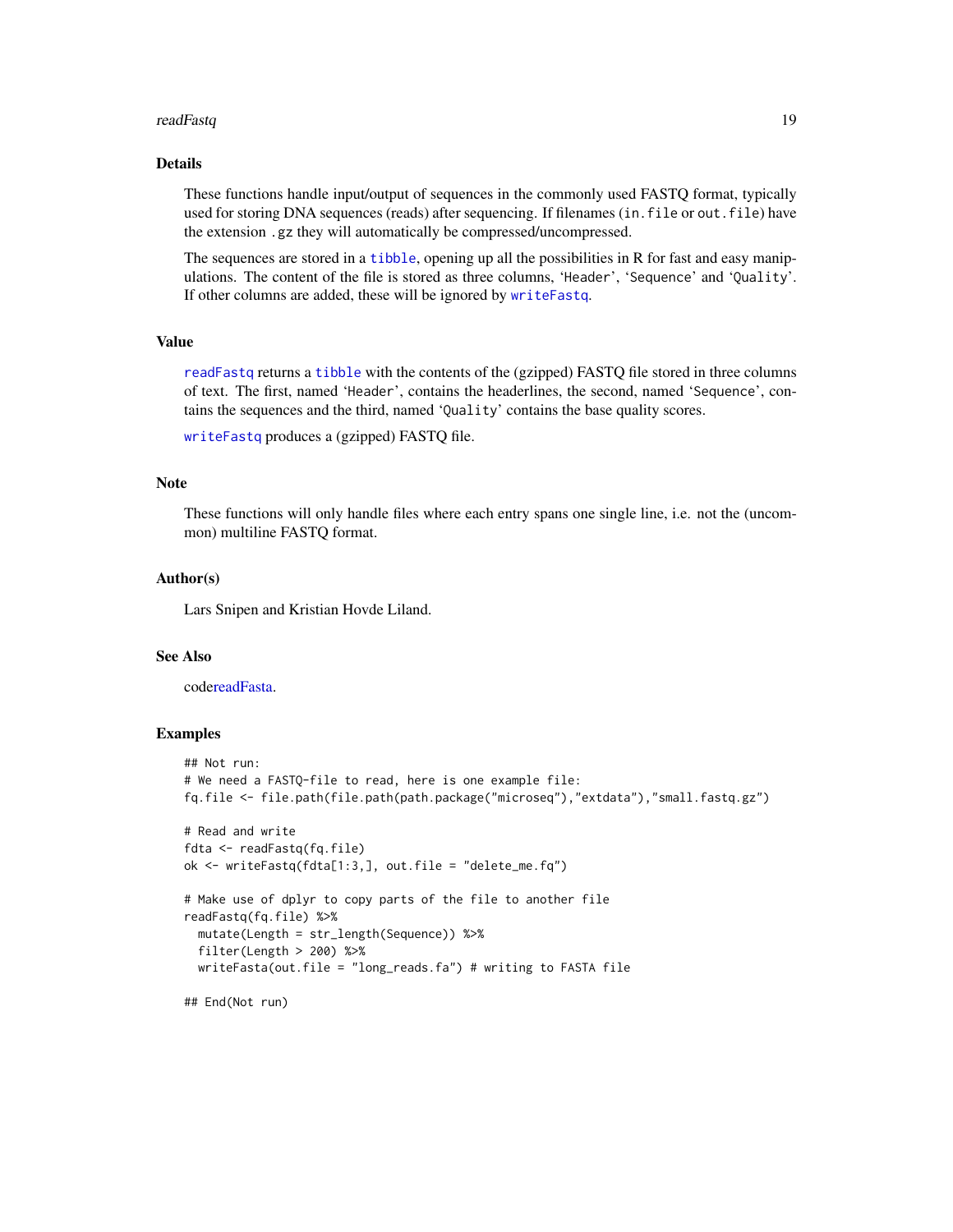<span id="page-19-1"></span><span id="page-19-0"></span>

#### Description

Reading or writing a GFF-table from/to file.

#### Usage

```
readGFF(in.file)
writeGFF(gff.table, out.file)
```
#### Arguments

| in.file   | Name of file with a GFF-table.                      |
|-----------|-----------------------------------------------------|
| gff.table | A table (tibble) with genomic features information. |
| out.file  | Name of file.                                       |

# Details

A GFF-table is simply a [tibble](#page-0-0) with columns adhering to the format specified by the GFF3 format, see https://github.com/The-Sequence-Ontology/Specifications/blob/master/gff3.md for details. There is one row for each feature.

The following columns should always be in a full gff.table of the GFF3 format:

- Seqid. A unique identifier of the genomic sequence on which the feature resides.
- Source. A description of the procedure that generated the feature, e.g. "R-package micropan::findOrfs".
- Type The type of feature, e.g. "ORF", "16S" etc.
- Start. The leftmost coordinate. This is the start if the feature is on the Sense strand, but the end if it is on the Antisense strand.
- End. The rightmost coordinate. This is the end if the feature is on the Sense strand, but the start if it is on the Antisense strand.
- Score. A numeric score (E-value, P-value) from the Source.
- Strand. A "+" indicates Sense strand, a "-" Antisense.
- Phase. Only relevant for coding genes. the values 0, 1 or 2 indicates the reading frame, i.e. the number of bases to offset the Start in order to be in the reading frame.
- Attributes. A single string with semicolon-separated tokens prociding additional information.

Missing values are described by "." in the GFF3 format. This is also done here, except for the numerical columns Start, End, Score and Phase. Here NA is used, but this is replaced by "." when writing to file.

The readGFF function will also read files where sequences in FASTA format are added after the GFF-table. This file section must always start with the line ##FASTA. This fasta object is added to the GFF-table as an attribute (use attr(gff.tbl,"FASTA") to retrieve it).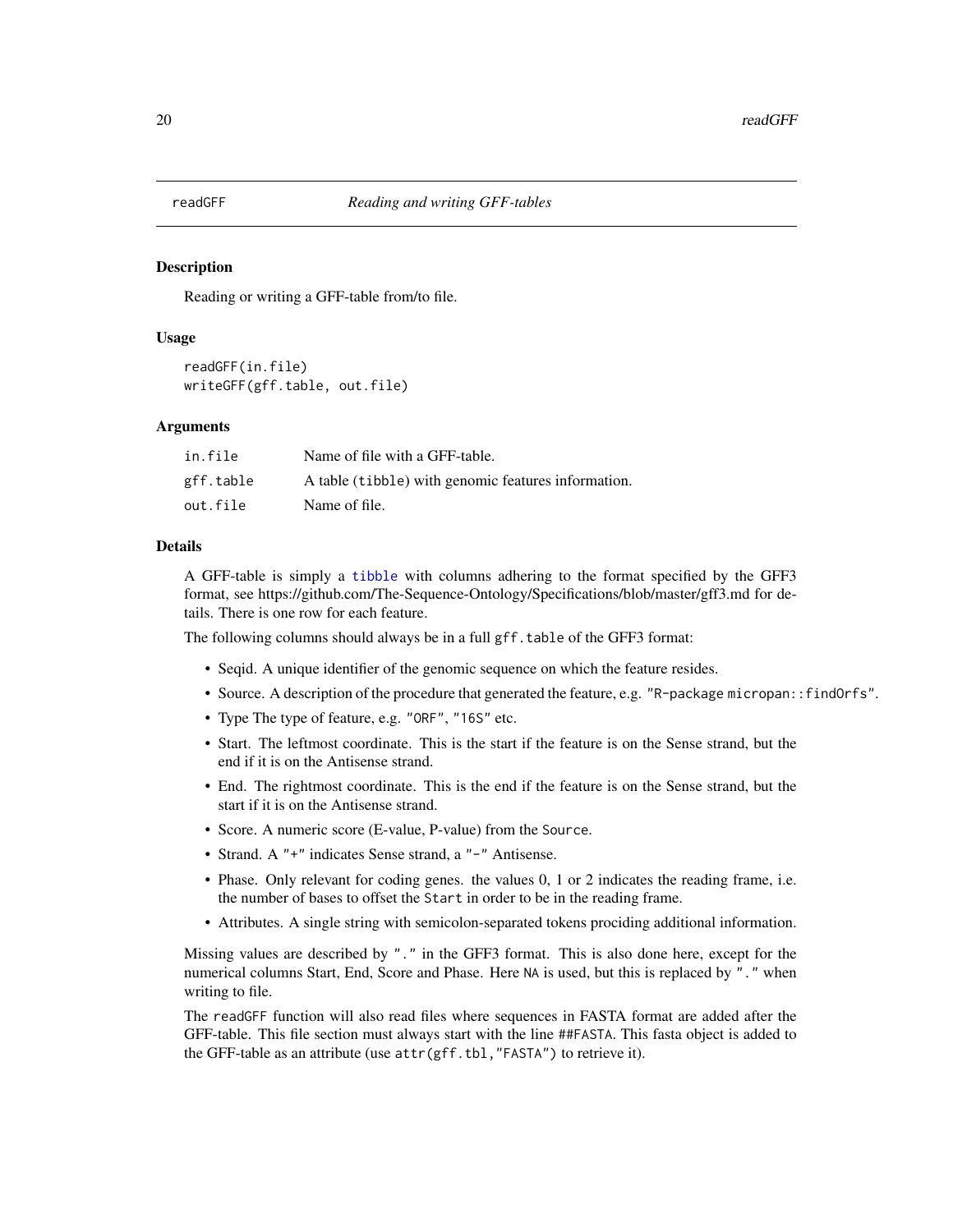# <span id="page-20-0"></span>reverseComplement 21

# Value

readGFF returns a gff.table with the columns described above. writeGFF writes the supplied gff.table to a text-file.

### Author(s)

Lars Snipen and Kristian Hovde Liland.

# See Also

[findOrfs](#page-4-1), [lorfs](#page-10-1).

# Examples

```
# Using a GFF file in this package
gff.file <- file.path(path.package("microseq"),"extdata","small.gff")
# Reading gff-file
gff.tbl <- readGFF(gff.file)
```
reverseComplement *Reverse-complementation of DNA*

#### Description

The standard reverse-complement of nucleotide sequences.

# Usage

reverseComplement(nuc.sequences, reverse = TRUE)

### Arguments

| nuc.sequences | Character vector containing the nucleotide sequences. |
|---------------|-------------------------------------------------------|
| reverse       | Logical indicating if complement should be reversed.  |

#### Details

With 'reverse = FALSE' the DNA sequence is only complemented, not reversed.

This function will handle the IUPAC ambiguity symbols, i.e. 'R' is reverse-complemented to 'Y' etc.

# Value

A character vector of reverse-complemented sequences.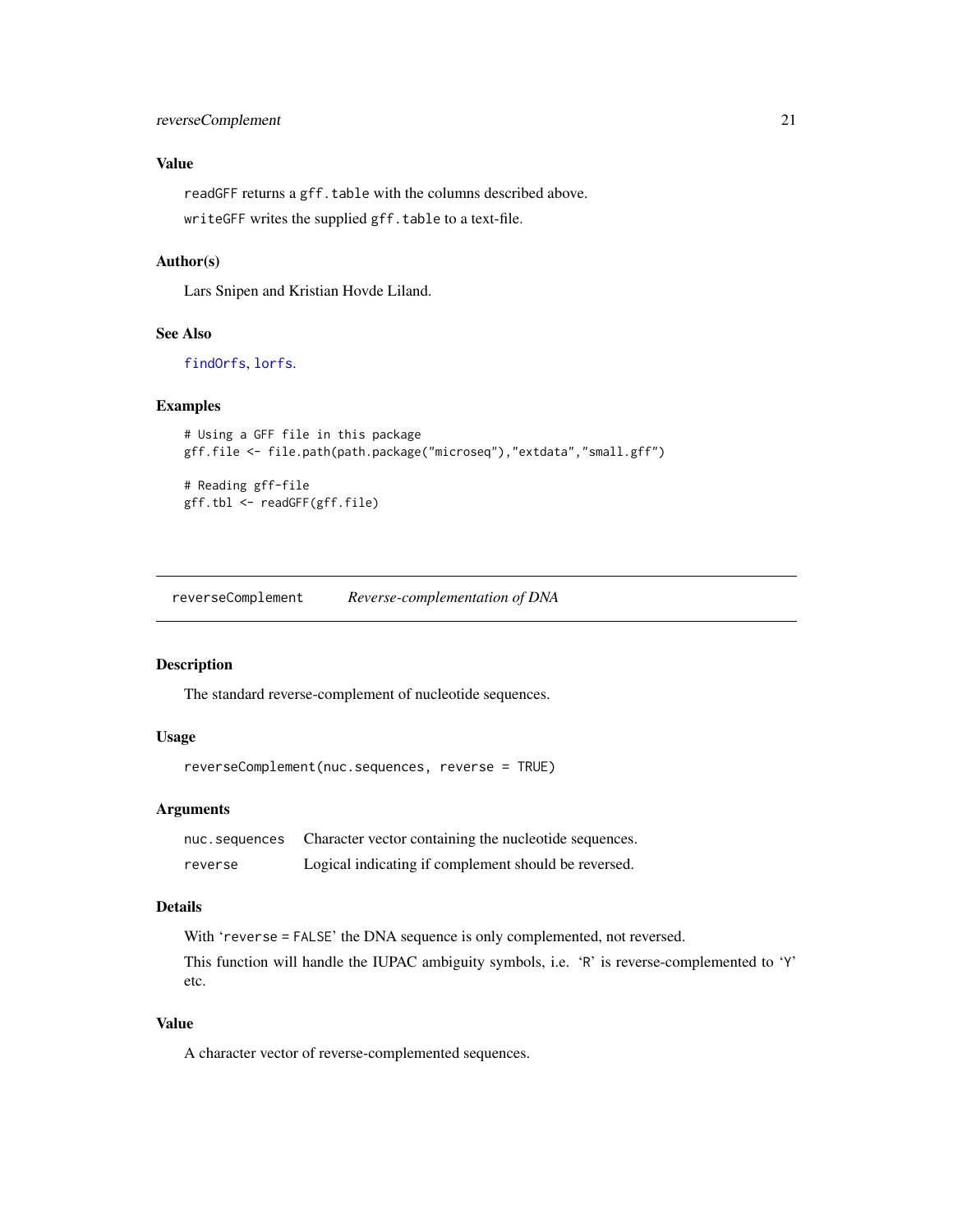<span id="page-21-0"></span> $22$  translate

#### Author(s)

Lars Snipen and Kristian Hovde Liland.

#### See Also

[iupac2regex](#page-9-1), [regex2iupac](#page-9-2).

# Examples

```
fa.file <- file.path(file.path(path.package("microseq"),"extdata"),"small.ffn")
fa <- readFasta(fa.file)
reverseComplement(fa$Sequence)
```

```
#' # Or, make use of dplyr to manipulate tables
readFasta(fa.file) %>%
 mutate(RevComp = reverseComplement(Sequence)) -> fa.tbl
```
translate *Translation according to the standard genetic code*

#### Description

The translation from DNA(RNA) to amino acid sequence according to the standard genetic code.

#### Usage

```
translate(nuc.sequences, M.start = TRUE, no.stop = TRUE, trans.tab = 11)
```
# Arguments

| nuc.sequences | Character vector containing the nucleotide sequences.                                             |
|---------------|---------------------------------------------------------------------------------------------------|
| M.start       | A logical indicating if the amino acid sequence should start with M regardless<br>of start codon. |
| no.stop       | A logical indicating if terminal stops (*) should be eliminated from the translated<br>sequence   |
| trans.tab     | Translation table, either 11 or 4                                                                 |

# Details

Codons are by default translated according to translation table 11, i.e. the possible start codons are ATG, GTG or TTG and stop codons are TAA, TGA and TAG. The only alternative implemented here is translation table 4, which is used by some bacteria (e.g. Mycoplasma, Mesoplasma). If trans.tab is 4, the stop codon TGA istranslated to W (Tryptophan).

#### Value

A character vector of translated sequences.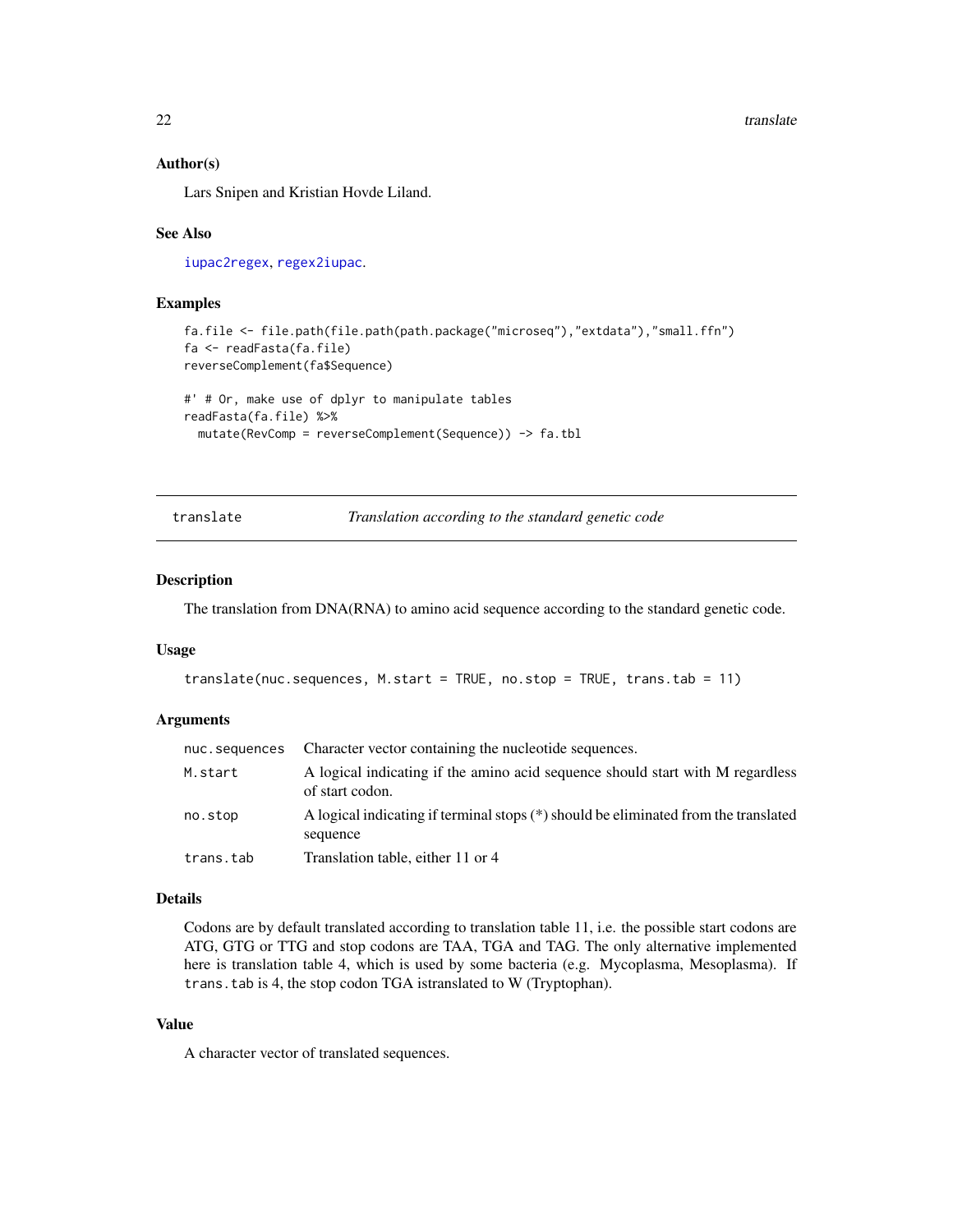#### translate 23

# Author(s)

Lars Snipen and Kristian Hovde Liland.

# Examples

```
fa.file <- file.path(file.path(path.package("microseq"),"extdata"),"small.ffn")
fa <- readFasta(fa.file)
translate(fa$Sequence)
```

```
# Or, make use of dplyr to manipulate tables
readFasta(fa.file) %>%
 mutate(Protein = translate(Sequence)) -> fa.tbl
```